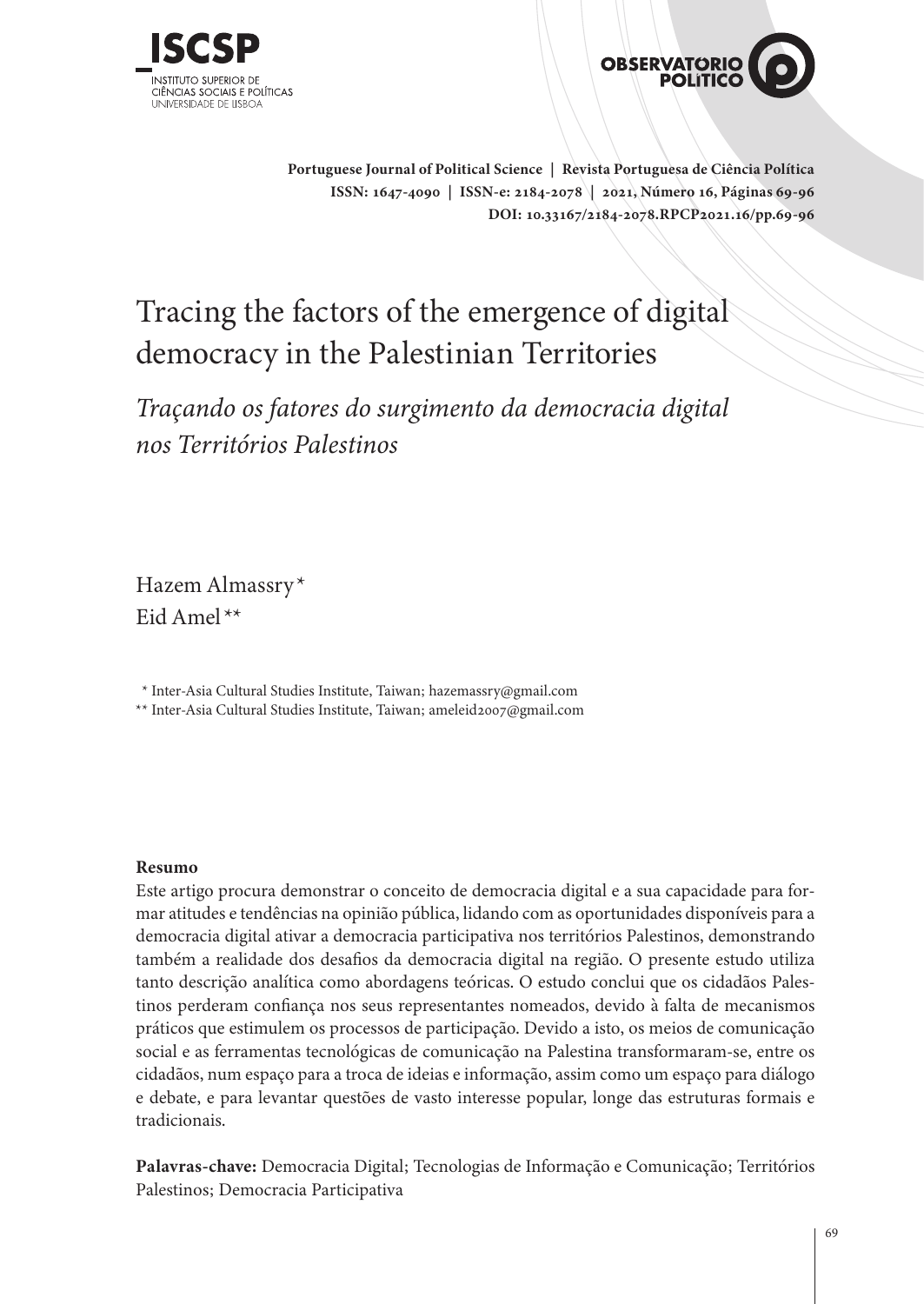#### **Abstract**

This paper seeks to demonstrate the concept of digital democracy and its ability to form attitudes and trends in public opinion and it also deals with the opportunities available for digital democracy to activate participatory democracy in the Palestinian territories and it also sheds light on the reality and challenges of digital democracy there. The study uses both the analytical descriptive and the historical approaches. The study concludes that Palestinian citizens lost their confidence in their appointed representatives due to the lack of practical mechanisms that stimulate the processes of participation. Because of that, the media and communication technology tools in Palestine have transformed among the citizens into a space for the exchange of ideas and information, as well as a space for dialogue and debate, and for raising issues of wide popular interest, far from the formal and traditional frameworks.

**Keywords:** Digital Democracy; Information and Communication Technologies; Palestinian Territories; Participatory Democracy

> The majority of individuals can gain self-confidence and better develop their abilities only through active participation in decisions important to society. Therefore, people generally have a twofold political interest — concern for the end results and concern for the participatory process.

> > Peter Bachrach (Routledge, 2010, p. 46)

#### **1. Introduction**

There are many forms of democracy, including representative democracy when the people choose their representatives, and semi-direct (or participatory) democracy when the people delegate their powers to an elected body while keeping right to exercise some powers.**[1]** Among the advantages of participatory democracy is the participation of a larger sector of the people in the important and major issues of the country, and reducing the tyranny of representative democracy.

Participatory democracy emerged, not to completely abolish representative democracy, but to overcome its limitations and inability to interact and respond to new social data, which is represented by the emergence of increasingly broad social movements and expressions.

In the Palestinian experience, participatory democracy has become a mere slogan for political discourse that is raised with every election and ends with its end (election) as the elected people often abandon their role of being close to the citizen's problems, and re-produce the centralization of the administration or the state.

<sup>1.</sup> For more details, refer to IDEA, Direct democracy database: <https://www.idea.int/data-tools/data/direct-democracy>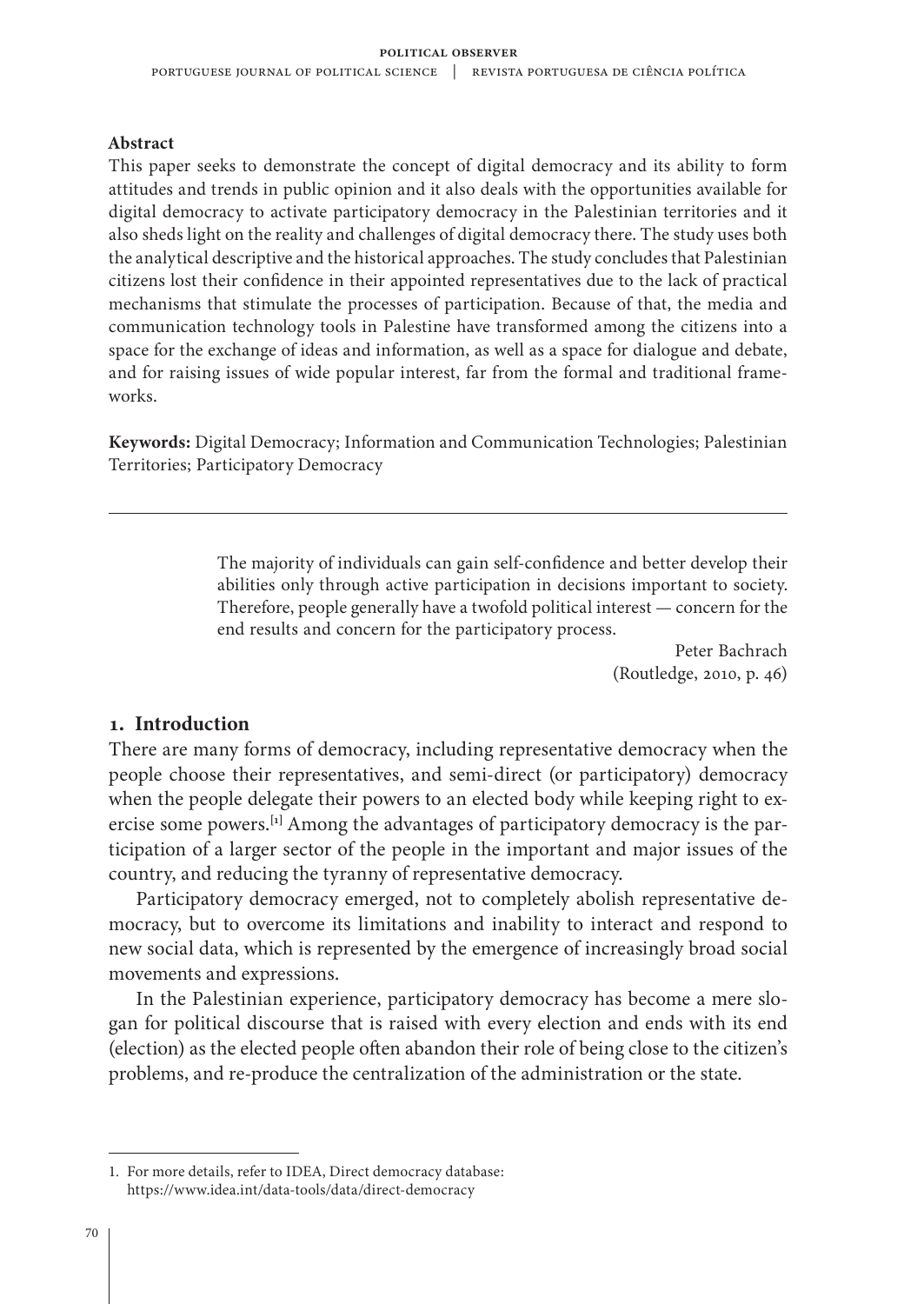However, with the advent of digital technology and its widespread use, politics has moved to virtual spaces, so that it becomes possible to talk about virtual partisan and political forces, capable of providing many data that promote democracy, such as dialogue, expression of opinion, and conducting important surveys and statistics. Citizens' interest in Palestine has shifted to what is known as a digital democracy created by information and communication technology and diverse digital societies, which include social networks, websites, forums and blogs. The paper argues that there is a correlation between frustration with the means provided by the authority, which was supposed to reinforce the principle of participatory democracy, and the increasing participation in digital democracy as an alternative. This correlation shows the desire of the Palestinian citizen to participate in decision-making and that the reluctance to practice politics on the ground is a result of his conviction that participation in a corrupt political climate is not feasible due to multiple factors, including external and internal ones.

**Research problem**: From the above, the problem can be posed through the following two questions:

- What are the reality and challenges of digital democracy in the Palestinian territories in the absence of a legal system that controls its principles and borders?
- What are the ways to ensure that the emerging digital democracy activates the principles of participatory democracy in this country?

To answer these questions, the analytical descriptive approach will be used; this approach is designed to suit the purposes of the study by studying digital democracy and its ability to form attitudes and trends in public opinion. Besides analytical descriptive approach, the historical approach is used to contribute to understanding and studying the beginning of participatory democracy in the Palestinian territories whether in legislation or in ground represented local councils. This paper will use Palestine as a case study where the study variables namely; participatory democracy, digital democracy and the relationship between them, will be studied through that case, and a conceptual framework will be presented for each variable of the study.

# **2. Participatory democracy**

Participatory democracy is a form of joint management of local public affairs based on strengthening the participation of the population in political decision-making, it refers to an "alternative" political model that aims to increase the involvement and participation of citizens in public debate and political decision-making, that is, when individuals are called to carry out major consultations concerning local projects or public decisions that concern them directly, in order to involve them in decision-making with collective shouldering of responsibilities as a consequence (Held, 1987, pp. 43-47). Participatory democracy aims to democratize representative democ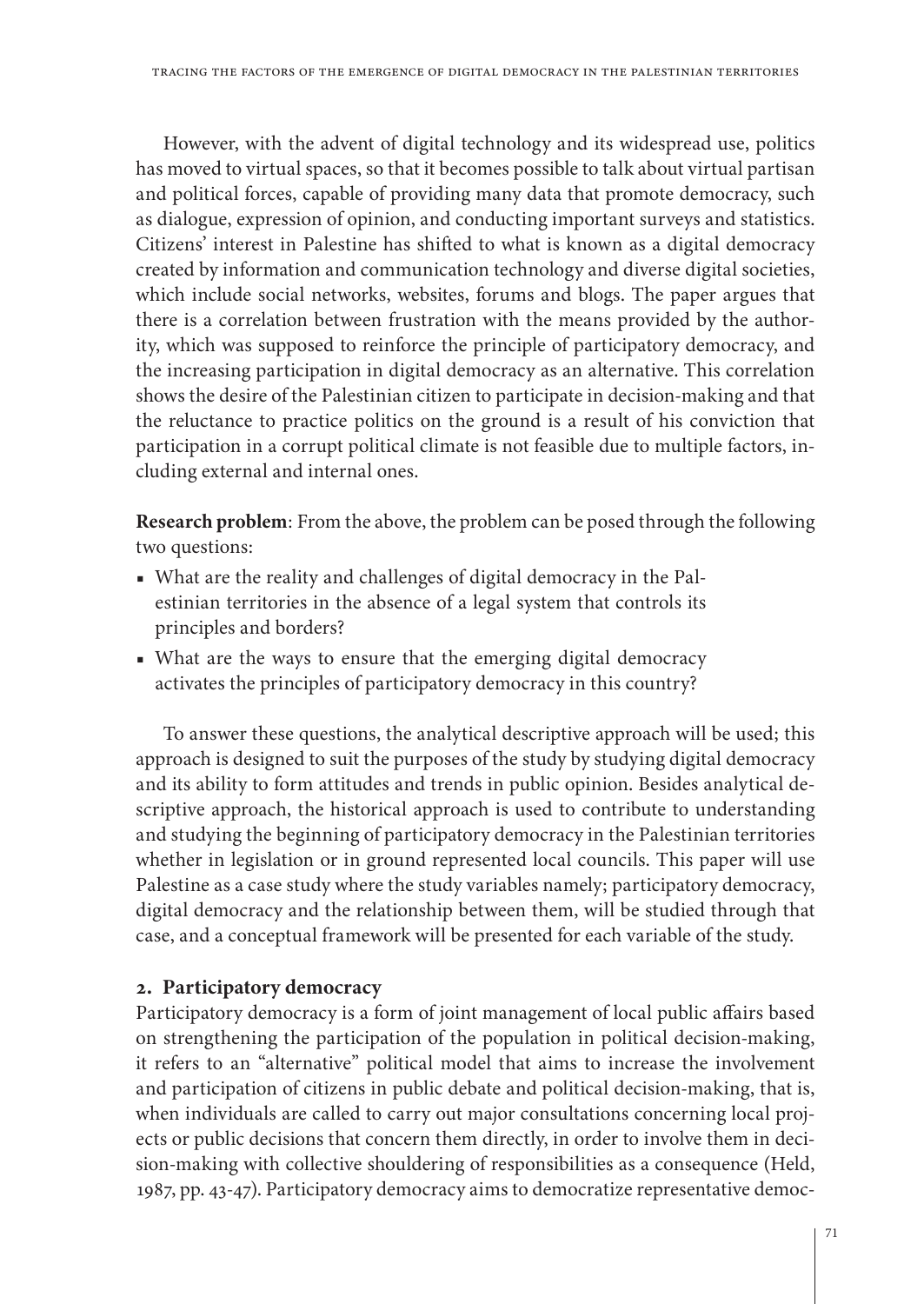racy, some of its shortcomings have been evident, and to strengthen the role of the citizen, whose role should not remain limited only to the right to vote or run for office and access to locally and nationally produced councils, but extends to include the right in news, giving consultation, tracking and evaluation, meaning that the rights of the citizen are transformed from seasonal rights that begin with each election and end with its end into permanent, continuous and direct rights that are practiced on a daily basis and closely (Saglie and Vabo, 2009, pp. 382–401). In this sense, it is distinguished from representative democracy that is practiced through the mediation of the elected, who may abandon the role of approaching the citizen and involving him in decision-making, and abandoning him as soon as the electoral process ends. If the nature of participatory democracy is its continuity, then representative democracy is circumstantial and limited to a specific time period (Prins, Cuijpers, Lindseth, and Rosina, 2017,p. 375).

Also, the characteristic of representative democracy does not necessarily mean the existence of a real democracy, because fair and free elections are not only the guarantor of democracy, but they can sometimes prepare for it and be a justification for limiting the dynamism of the citizen and his actual participation, thus turning into a situational dictatorship, especially with the transformation of an considerable group of politicians to professionals in politics with what this means of accumulating electoral periods and accumulating all forms of political fraud and cutting off any political contact with citizens (Hussain and Howard, 2021, p. 163).

These processes require elected councils in local groups to promote a culture of listening and interaction, sharing responsibility and knowledge with the citizen, openness to community actors, including civil society organizations and the private sector, and the participation of everyone who can be included from the city's inhabitants from neighborhood associations and clubs, these are processes that establish the values of abandonment of authoritarianism over the central monopolization of the decision-making process.

Participatory democracy constitutes the institutional framework through which citizenship practice, cooperation and consultations are achieved between various institutions and public interests on the one hand, and associations, non-governmental organizations, individuals and groups on the other hand. This is to improve the living conditions of people, defend their freedoms, and enable them to enjoy basic rights and development that meets the conditions for progress and prosperity, within the framework of a modern state dominated by rights and law, in which participation, pluralism and good governance are secured, and the foundations of social solidarity are laid in which everyone enjoys security, freedom, dignity, equality, equal opportunities, social justice and the foundations for a decent living, within the scope of the correlation between the rights and duties of citizenship.

The participatory democracy approach is employed and incorporated in the formulation of local public policy, with the aim of supporting the selection of rational alternatives to the administrative decisions taken by the councils of local groups at the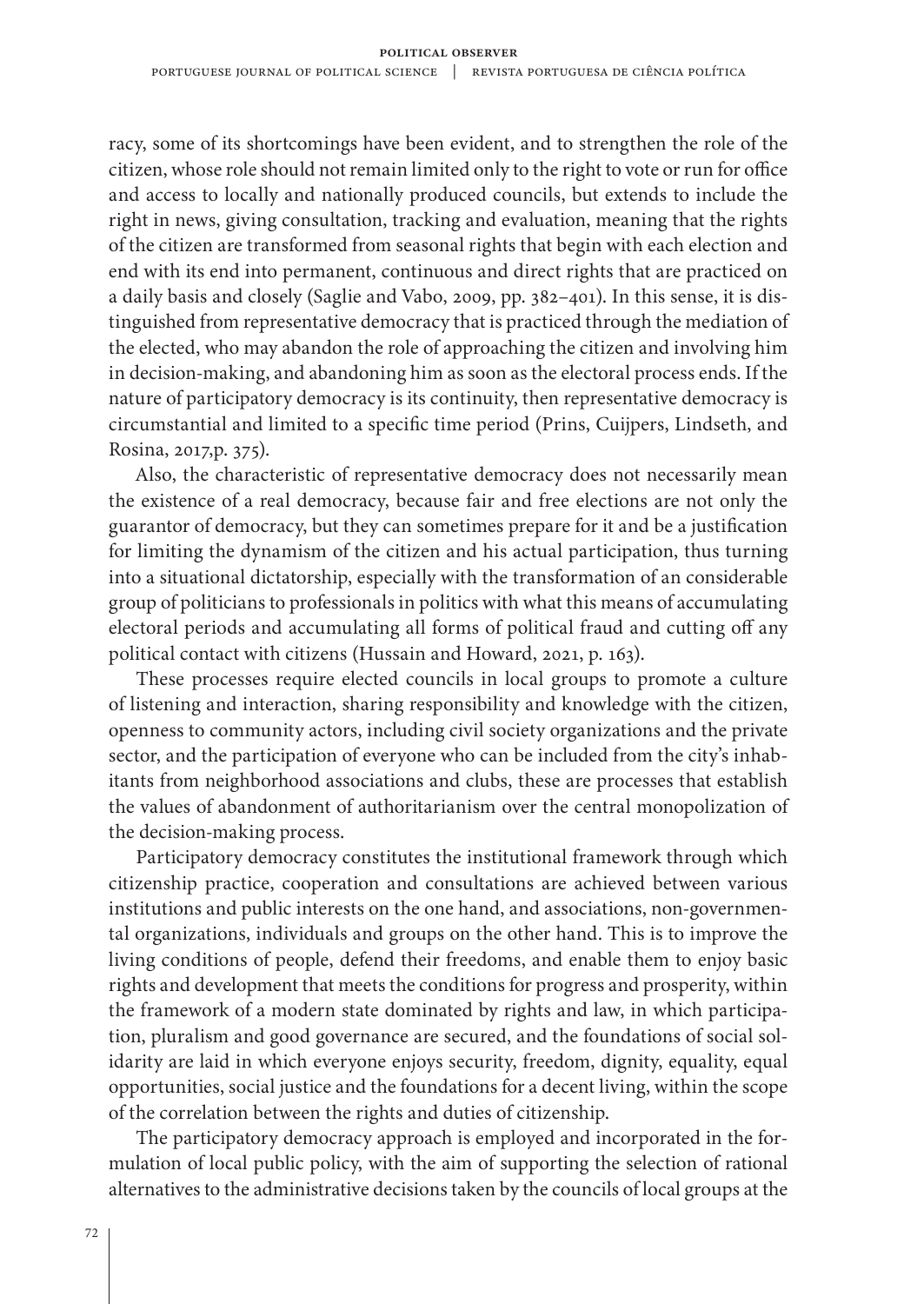local level to run the affairs of the city and move the wheel of development in line with the demands of the population (Hosein, 2014, pp. 642–646). The practice of participatory democracy depends on the existence of institutions that allow the participation of members of society in making decisions that concern them. It also depends on an intellectual position and a willingness to tolerate and respect others, and is based on a general willingness to accept differences of opinion and differences. (Ibid).

We consider that participatory democracy is a higher element than representative democracy, because participatory democracy is based on a sound democratic principle, which is betting on the citizens and giving them the actual, self-participatory value side by side with the state, because the state alone does not make progress without the citizen, and the citizen without the state does not create a civilization. This means that citizens' participation in making decisions that concern them is the essence of democracy. The system of participatory democracy depends on the intensity of popular participation, which makes it suitable for revolutionary situations that are characterized by public mobilization, high political awareness, and a pervasive feeling of the need for a person to exercise the right to participate in determining the course of society.

## *2.1 The emergence of participatory democracy*

Landemore and Howarth believe that the transformations in the decision-making process are only part of the deep and rapid comprehensive transformations known to the global community led by advanced societies (Landemore, 2015, pp.166–191). The need for change and the emergence of new social variables and demands made reformulating the economic and political system one of the major priorities in the countries of the world, and accordingly questioning the role of institutions and the status and responsibility of the state in this equation. The birth of participatory democracy, then, was not isolated from the new philosophy in the management of public action and the tendency to give the "local dimension" an essential place in this measure (Howarth, Bryant, Corner, Fankhauser, Gouldson, Whitmarsh and Willis, 2020, pp. 1107–1115). If, since World War II, public policies have been based on the idea of the necessary intervention of the state, the economic crisis and its social repercussions have imposed a transition from a central government in which the state controls to a rule based on the plurality and difference of actors and considering the "local dimension" as a strategic station in restructuring action and public policy.

However, this saying does not mean the complete absence of the state, but rather suggests a desirable model that can be called the contractual state, as it is a state not based on exclusion and coercion, but on negotiation and listening (Springborg, 1987,pp. 395-433). According to this perspective, it is the one who is keen on the synthetic solution between different points of view and interests, the state, which was the main financier of services, its role is now limited to helping to ensure meeting and communication, helping to resolve disputes and putting partners at the same table, removing legal and financial barriers and overseeing negotiations more than taking decisions or imposing its point of view.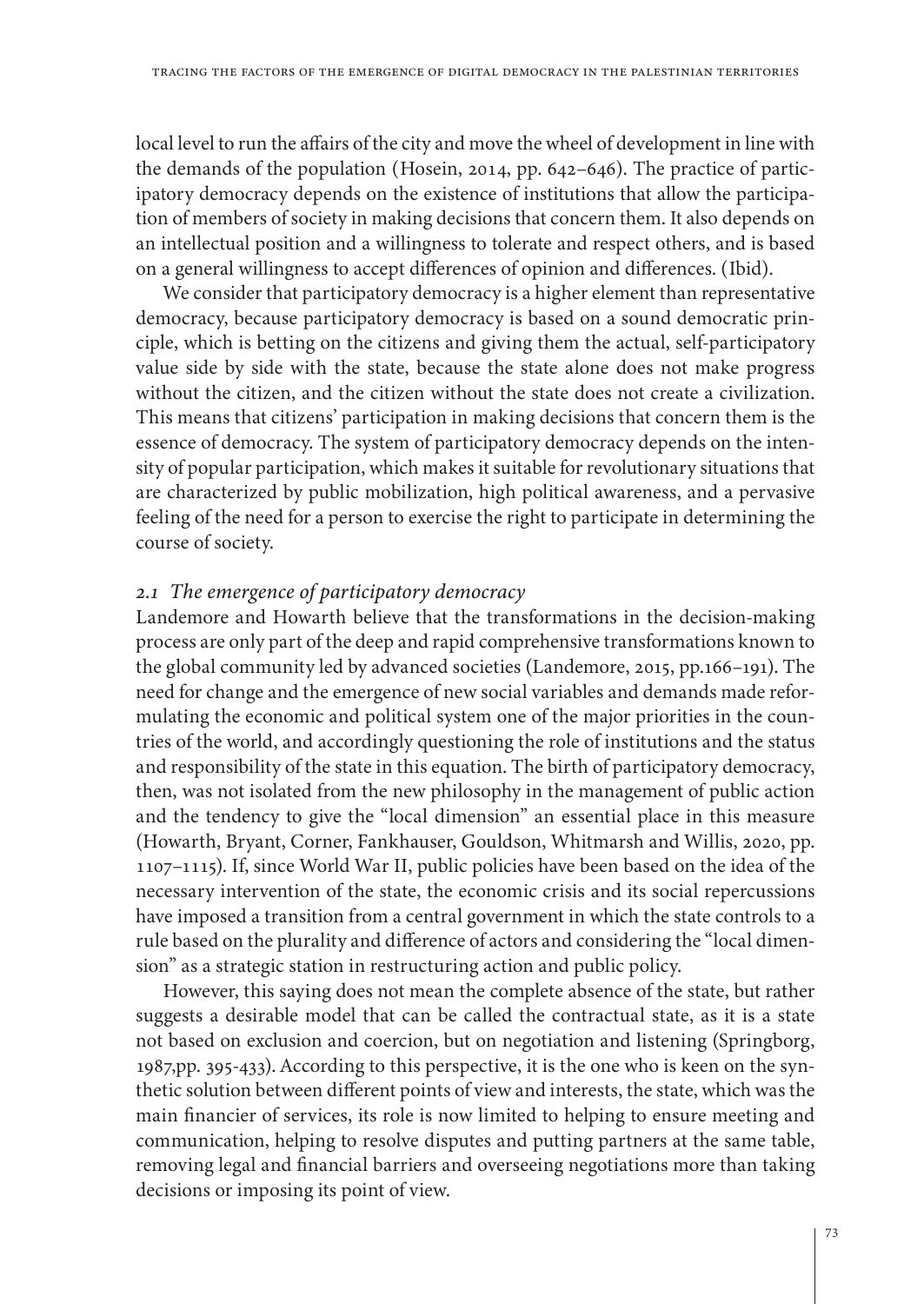Thus, the state sought to relinquish some of its competencies in favor of local actors: from local groups, civil society and the private sector and their participation in making public goals and decision-making in various aspects of social life and forming a pattern of local action characterized by participatory democracy.

In addition to this, participatory democracy contributed, as we mentioned earlier, to the revision of the concept of politics because of its strong connection with the revision of the concept of public policies and the management of public affairs, and its repercussions on economic management and on the concept of development itself, reluctance on the political field and the low rate of political participation so that democracy is nothing but a necessary ritual for the rulers and turns into a mechanism that operates for itself in without need of citizens and serves the interest of a very isolated and limited group at the expense of other social groups with what this brings of social exclusion and weak involvement in local and national development, as there is no local development without the actual participation of the citizen in decision-making, the real entrance to building a mature democracy (Nabatchi, Gastil, Leighninger, and Weiksner, 2012, pp. 56, 140).

Participatory democracy, then, is nothing but a direct product of the inability of public policies to achieve social justice, rid social disparities, address negative social influences, a desire to shift desires and hopes towards local areas, and a restructuring of public action and the involvement of various actors in sharing the bill of the crisis resulting from the applied neoliberal policies (Qvortrup, 2013, p. 72).

Despite the advantages that participatory democracy has, it has not been without flaws and thus criticism. Some researchers have addressed the problem of participatory democracy in a number of points that can be summarized as follows: that it is inclusive democracy that increases the risk of forming an authoritarian majority (Baker, Lynch, Cantillon, and Walsh, 2004, pp. 152-169). Also, participatory democracy may lead to destabilization through excessive mobilization, as participation and excessive demands can destabilize the political system. In participatory democracy, the quality of political decisions is neglected resulting long-term strategic problems that are difficult to contain, and through participatory democracy, citizens try to maximize individual personal interest and are motivated only to cooperate for the common good under special circumstances, and one of the most prominent defects of participatory democracy it is an overestimation of citizen skills. Citizens who are supposed to make reasonable decisions may not be able to act if their opinion does not match the opinion of the majority. Added to all this is the problem of dividing the audience into active and inactive audiences: usually only active citizens participate. How can citizens who are inherently passive, but still eligible to vote, participate in the decision-making process? As the self-interested, rational member has little incentive to participate because he lacks the skills and knowledge to be effective, making it cost effective to rely on officials' expertise."

Through the above, it can be said that participatory democracy overlaps with other concepts, most notably decentralization, good governance and civil society,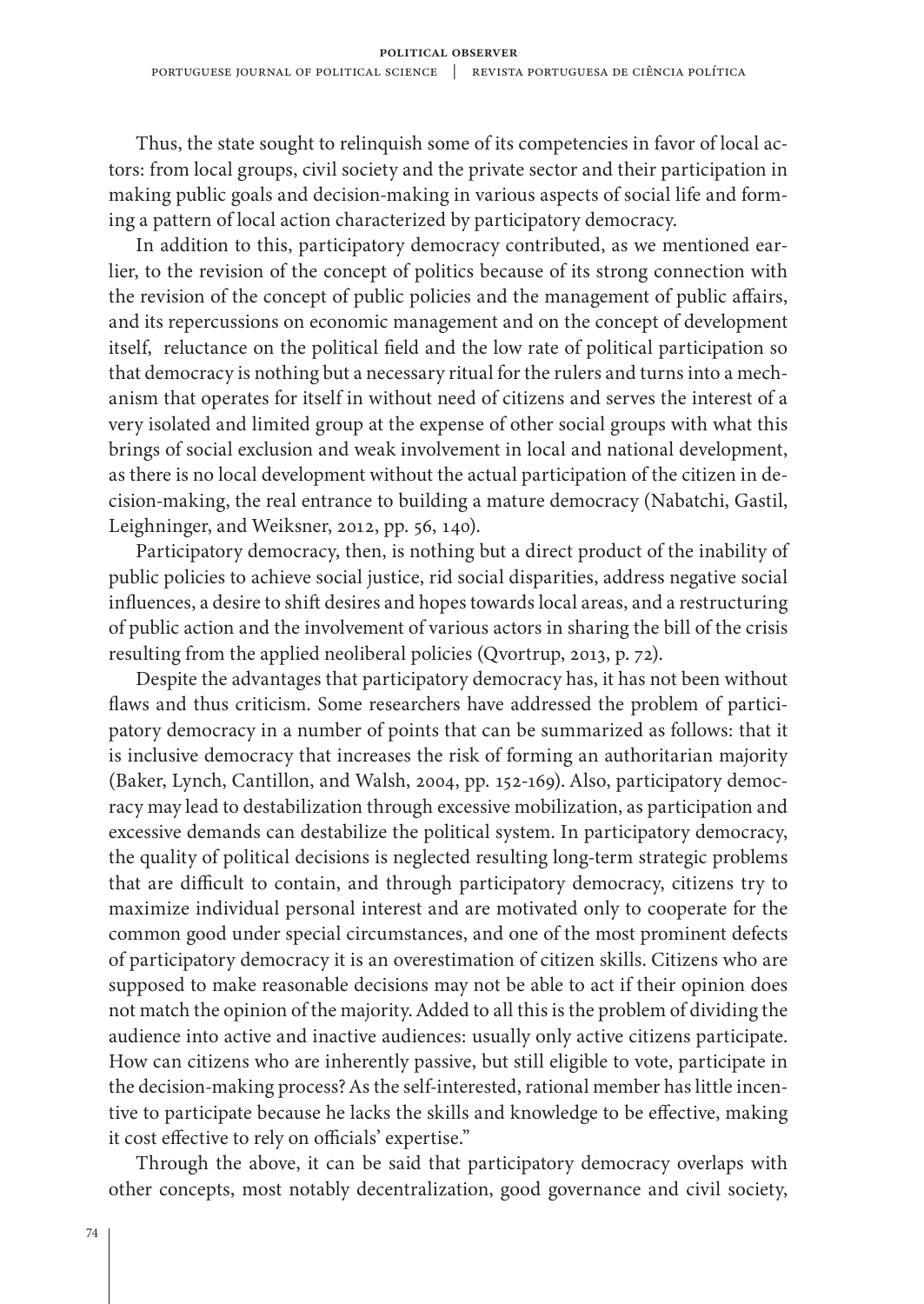the relationship of participatory democracy with good governance is obvious, and the concepts of each party overlap with the other making it difficult to disengage between them, and with a simple definition of good governance as "not excluding anyone from human activity in the development process" as it is carried out by elected political leaders, and administrative cadres committed to developing the resources of society, advancing citizens by improving the quality of their lives and their well-being, with their consent and through their participation and support(Fung and Wright, 2003, p. 91)". What can be said about the relationship that links the two concepts is an integrative relationship, as it is not possible to imagine democracy without rational governance and it is not possible to imagine good governance without being in a democratic sphere, good governance is based on consensus within society and decision-making, that is, on the inclusion of the citizen as a primary actor, which will allow the consolidation of the principle of participatory democracy, starting with setting priorities, passing through the provision of information and setting policies and concluding with its implementation, also, achieving the rule of law, ie the consolidation of democracy, will only be achieved by achieving development in all its aspects, dependent on good governance based on the participation of citizens (Vitale, 2006, p. 745). So, the establishment of rational governance is an inevitable result of the consolidation and embodiment of participatory democracy (Wolfe, 1985, p.378).

In order to identify governance as rational, Jamie P. Horsley and Anuradha Joshi put a set of pillars on which it is based, which can be considered as the conditions or components of participatory democracy (Horsley, 200, Joshi, 2010, Souza. 2001, 32). These pillars are participation and transparency, accountability and legitimacy, efficiency and responsiveness:

- ■ *Participation*: which means providing the means to participate and contribute to the decision-making processes.
- ■ *Transparency*: by allowing citizens to access administrative documents by dispensing the principle of confidentiality.
- ■ *Accountability*: It is through subjecting decision makers to oversight by citizens, and this is related to the amount of information allowed to be viewed and by all legal means.
- ■ *Legitimacy*: the administrative bodies to acquire the consent of citizens to work in accordance with the provisions of the law.
- ■ *Efficiency*: meaning the ability of licensed agencies to transfer resources into programs and projects that meet the needs of citizens.
- ■ *Responsiveness*: it is the administrative bodies' listening to the citizens' demands and seeking to achieve them by all available means.

# *2.2 The case of Palestine*

The Palestinians have never had a space truly free from outside interference for the exercise of democracy. Since the Ottoman Empire and the British Mandate to the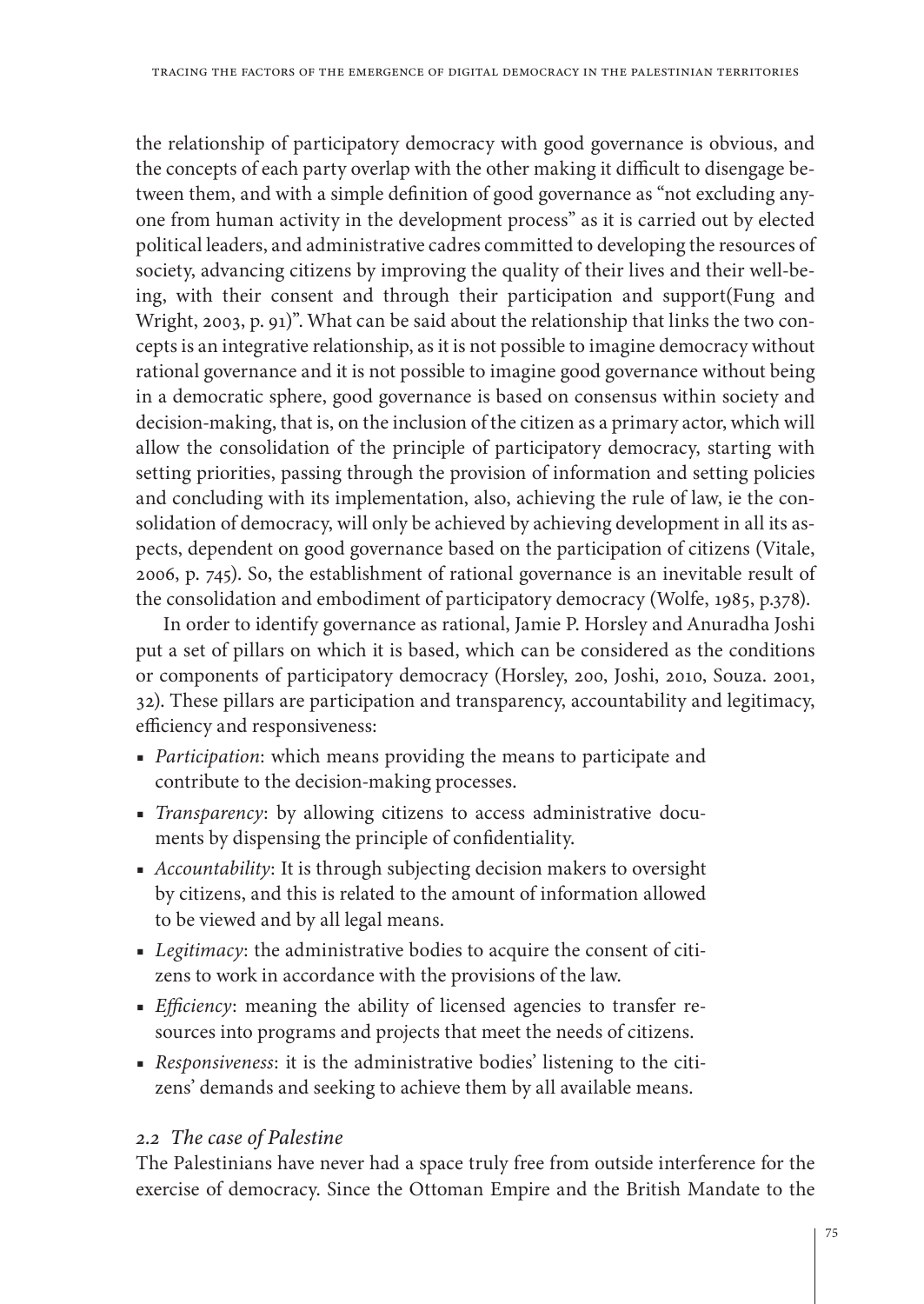State of Israel, imperial and colonial regimes imposed repressive measures to curb Palestinian politics and democratic expression. Despite these circumstances, the Palestinians have always been trying to regain control of political activity. The first major time that Palestinians practiced democracy was when Fatah assumed the leadership of the Palestine Liberation Organization in 1969. Israel considered the reform of the PLO and its alignment under Arafat's leadership as a serious threat, and sought to marginalize and weaken it. For example, in 1976 the Israeli authorities imposed municipal elections in the West Bank with the aim of creating independent administrative regions that would negotiate directly with the occupying authorities. The Israeli occupation administration hoped to install local leaders in order to weaken the authority of the PLO, then still in exile, and take its place as the representative of the Palestinian people. The weekly magazine Al-Hadaf1 issued by the Popular Front for the Liberation of Palestine indicated that the Israeli regime gave the Palestinians artificial independence within the framework of the Israeli state. However, the elections resulted in the opposite of what Israel had hoped for, as pro-PLO representatives were elected, which enhanced the organization's legitimacy in the eyes of the people in the West Bank and Gaza Strip (Journal of Palestine Studies, 1976, p. 226).

Palestinian political democracy reached its climax in the 1980s and early 1990s, during the first intifada. Law professor George Bisharat described it as: The most democratic of the Palestinian people's movements, inflaming popular sentiment and activism, temporarily transferred the capacity for political initiative from the hands of diaspora leaders and political reformers to the hands of a young, decentralized leadership in the West Bank and Gaza Strip (Bisharat, 2013).

The mobilization efforts during that period were led by a unified leadership of civil institutions and others that sought to obstruct the Israeli regime, as many unions, student organizations, cooperative societies, and popular committees established a revolutionary consensus on the formation of a "popular authority." Linda Tabar explains that "the authority of the Palestinian people focused on creating new structures that could provide an alternative to capitalist economic exploitation and patriarchal domination." Palestinian women made intense efforts during the first intifada (1987-1993) and made their way to participate in the political and mobilization spaces that were previously dominated by men (Tabar, 2013, pp. 18-19).However, the promising signs in that period promising the practice of revolutionary democracy quickly faded with the start of the Oslo Accords in 1993, because the suppression of the intifada and the start of negotiations between the PLO and Israel was the beginning of the elimination of the political Palestinian struggle.

Oslo witnessed the establishment of the Palestinian Authority to be an interim government and the nucleus of the State of Palestine. Given the weak ability of the PA to generate funds, it relied heavily on donor aid that flooded the West Bank and Gaza Strip under the umbrella of institution building and democracy promotion. However, aid's real goal of consolidating neoliberal policies and strengthening the power of the PA's security services revealed a well-established agenda among donors,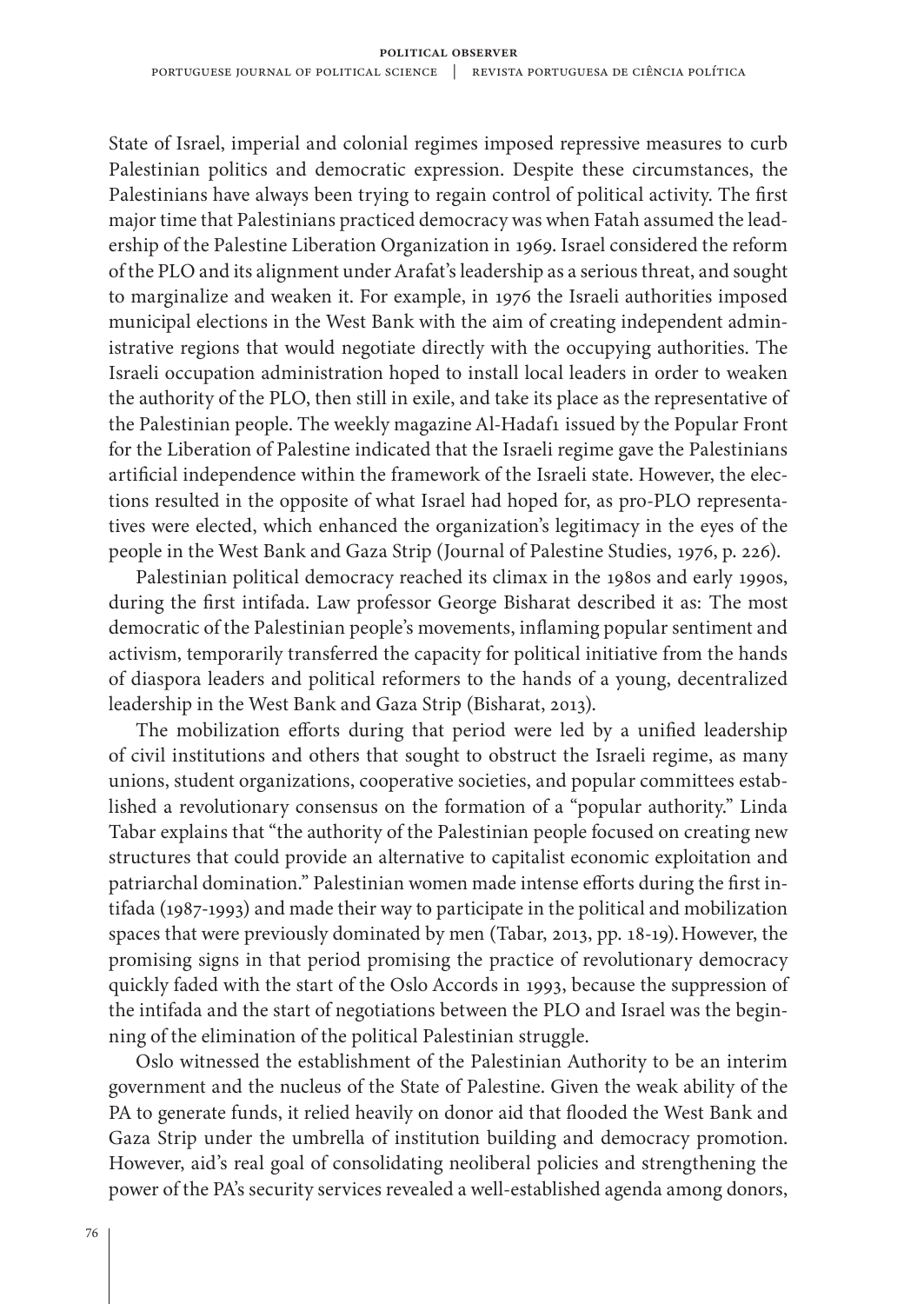and expressed the process of "democratization," according to Laila Farsakh, who believes that this process resulted from the deliberate marginalization of "political parties, parliamentary institutions, trade unions and people's committees in favor of strengthening non-governmental organizations, and because of the adoption of "a neoliberal agenda that makes the market the basis for change" (Farsakh, 2012, p. 13).

The Ministry of Local Government of the Palestinian Authority adopted a specific series of internal regulations and bylaws that were prepared in accordance with the law under the Ministry's supervision. It is worth noting that most of these regulations relate to matters that the law grants to local councils to establish them and not to the minister, which is inconsistent with the decentralized concept of local government that the ministry seeks to find (Elstub and Escobar, 2019, p. 369).

At the same time, the Ministry did not complete the development of special regulations and policies related to the work of local bodies, such as the system for employees of local authorities, human resources management, financial systems and procurement. Therefore, there are no clear policies regarding any decisions that can be taken in the ministry's office in the governorate, or any decisions that should be transferred to the center. In this situation, taking decisions is random, and large and small issues are dealt with in the same way. As a result, the organized legal system in general is not fixed or clear. Likewise, the laws that existed before the establishment of the PA related to the responsibilities and powers of the governor in (taken from the Egyptian or Jordanian system). Previous laws and Israeli military orders regarding certain issues such as urban planning still exist, and besides the lack of elections, the law creates more unclarity.

The legalization of participatory democracy: The amended Palestinian law consecrates the state's encouragement for participatory democracy at the level of local groups, and broadens consultation by establishing new consultative institutions with the executive authority, such as Civil Service Affairs (Article No. 87), and the Supreme Judicial Council (Article No. 100). (Ismail, 2005, p. 92)

(Article No. 2) of the Basic Law states that the people are the source of powers, and they exercise them through the legislative, executive and judicial authorities on the basis of the principle of separation of powers in the manner set forth in this Basic Law. (Article No. 85).**[2]** Also stipulates that the country shall be organized by law into local administrative units ... Each unit shall have a council that is directly elected, as stipulated in the law (4).**[3]** (Ismail, ibid).

This participatory perception, which allows the expansion of the fields of consultation and participation with the aim of strengthening participatory democracy in all management institutions and at all levels for the sake of rational local public governance and strong citizen participation, as it would guarantee the effectiveness of

<sup>2.</sup> "Amended Basic Law on the Judicial and Legislative System in Palestine," Al-Moqtafi, last modify April 13th, 2021,<http://muqtafi.birzeit.edu/pg/getleg.asp?id=14138>

<sup>3.</sup> The Judiciary and Legislation System in Palestine - Al-Muqtafi - Prepared by the Institute of Law at Birzeit University. <http://muqtafi.birzeit.edu/pg/getleg.asp?id=14138>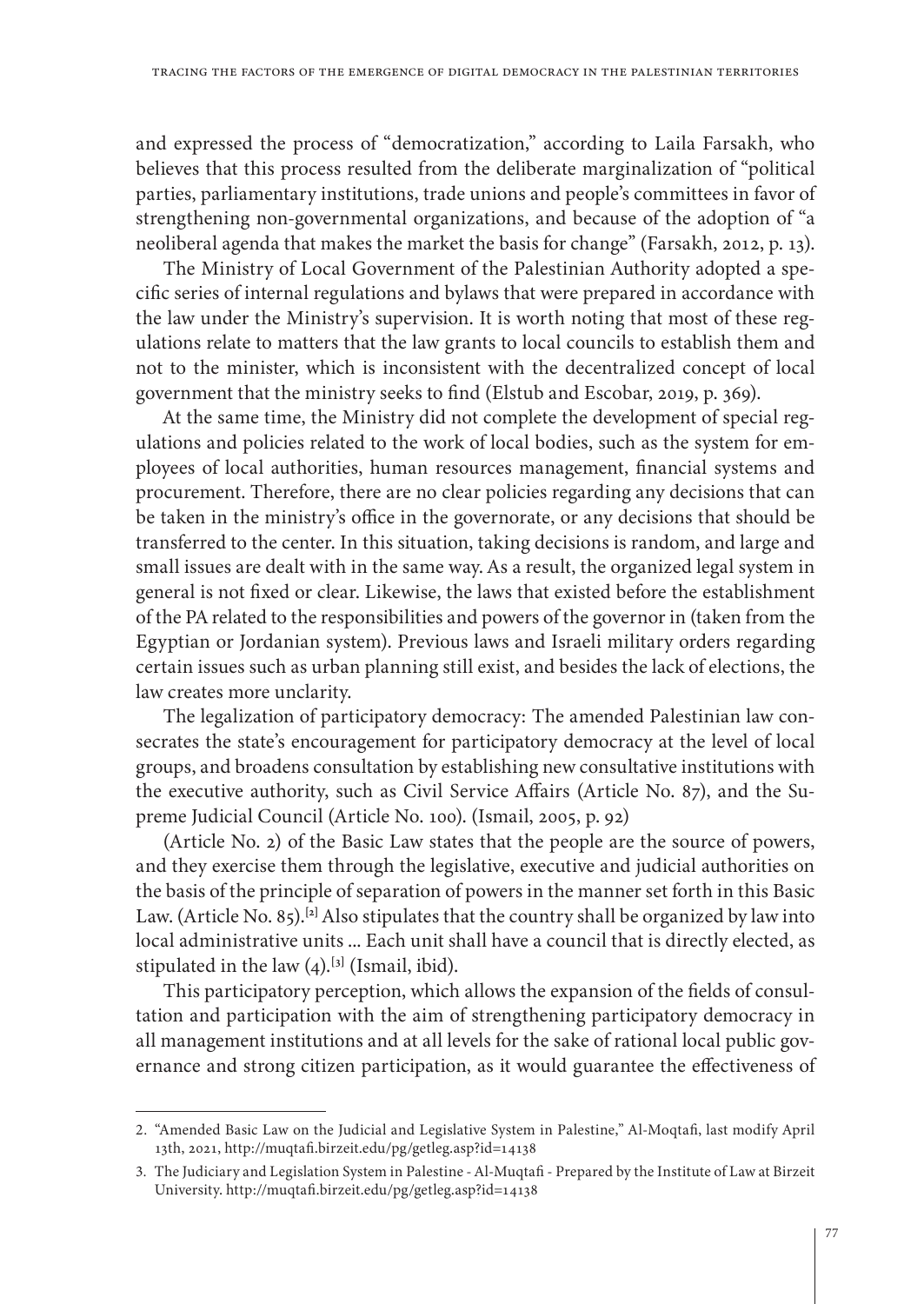public activity, strengthen social peace and cohesion, improve the living framework of citizens, and upgrade the quality of services.

Elected councils in general and local councils in particular, are considered the natural framework for citizens' participation in managing public affairs.

Perhaps this is clearly demonstrated by increasing the number of local councils whose members are elected to contribute to strengthening participatory democracy, which would allow citizens to participate in making decisions at the municipal level and following up on their implementation. It is also an appropriate framework for citizens to intervene in determining development priorities at the local level.

In order to advance the reality of the Palestinian community that suffered during the previous eras, before the establishment of the Palestinian Authority in 1993, the Ministry of Local Government of the Palestinian Authority developed a new vision for the Palestinian local system, and in light of this vision, the Palestinian local system is formed of two levels (Ismail, ibid):

■ The first level: It is located at the top of the structural pyramid of this level. The central authority is represented by the Ministry of Local Government with its headquarters in Ramallah and another in Gaza. The ministry has branch offices.

(Directorates or offices in the governorates) that exercise their competencies within the boundaries of the governorate, and they are directly accountable to the ministry (center).

■ The second level: It is the decentralized (local) level, which is represented by local councils and bodies.

As the number of municipalities until 1994 was (30) municipalities along with (109) village councils in the West Bank and Gaza Strip. After the establishment of the Palestinian National Authority and the establishment of the Ministry of Local Government, the number of local government units increased to (120) municipalities, (251) village councils, and (127) Project committees or development committees. In addition, there are (49) joint service councils and (17) regional project planning committees for Joint development in various parts of the West Bank and Gaza Strip.**[4]**

In the third reading, the Legislative Council approved the Palestinian Local Authorities Bill, and it was referred to the President of the Palestinian Authority for approval. It was issued on 12/10/1997, bearing the number (1) of 1997 (Al-Moqtafi, ibid).

The head of the local authority is elected from within the elected members. As for the powers of the councils, it is defined by the law in a list that includes no less than 27 items and includes planning cities, streets and buildings, building licenses, water, electricity and others. The council has the right, with the approval of the minister, to lay down regulations to enable it to carry out any functions or to exercise any of the

<sup>4.</sup> Project committees are committees consisting of three to five members in localities with a population of less than a thousand people.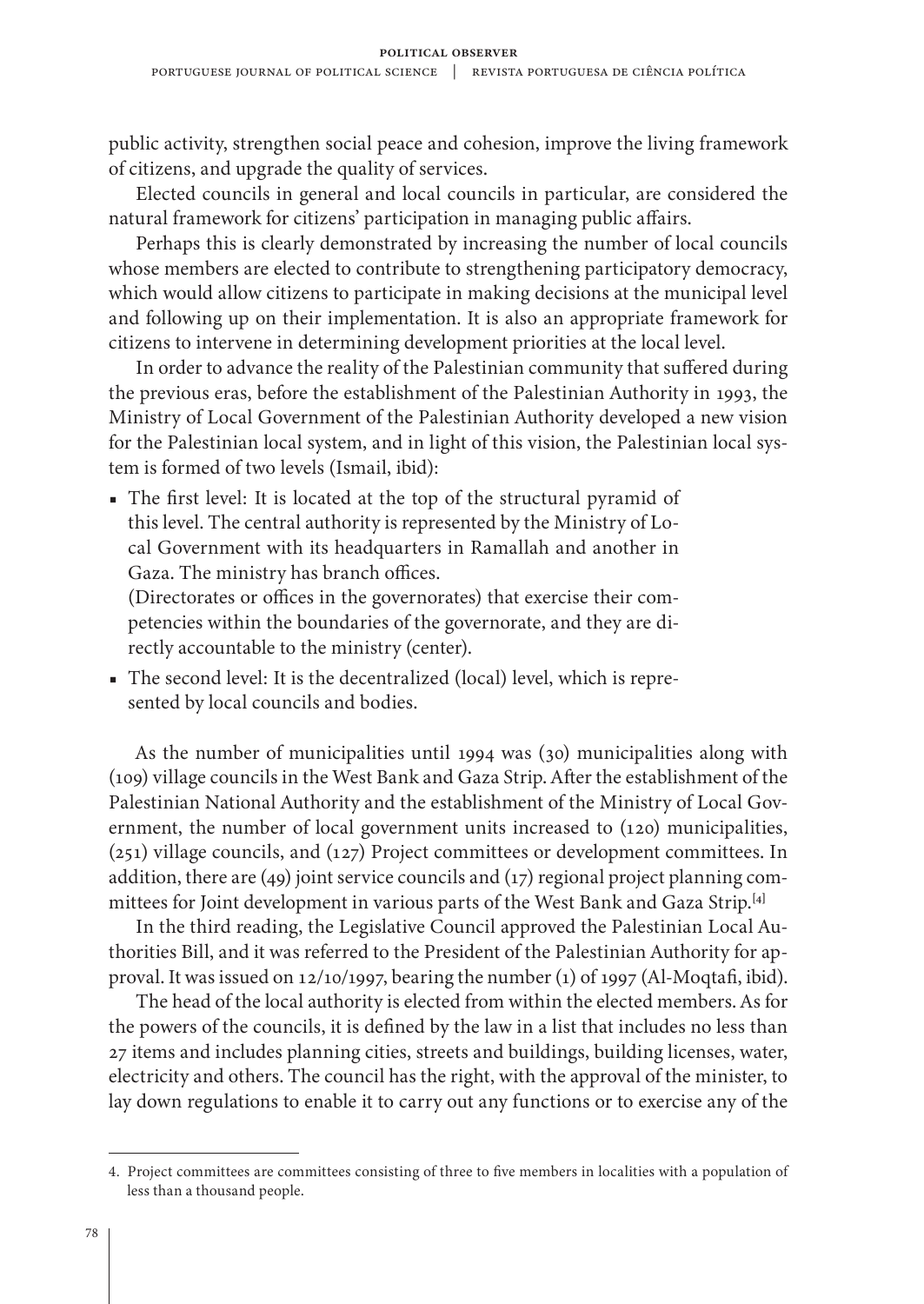powers mentioned in the law. The law includes a new clause with regard to the joint service councils, as, with the approval of the neighboring local bodies, the minister may establish joint service councils for a converging group of local bodies. They the law included forty articles related to all the councils' powers and their relationship with the central authority. Council activities are subject to monitoring by the Ministry of Local Government and its organizational role.

In addition to the Palestinian Local Authorities Law No. (1) of 1997, the legal framework regulating local government in Palestine includes Law No. (5) of 1996 related to the election of councils of Palestinian local bodies, which means organizing the electoral representation of chairpersons and members of local councils (Hilal, 1998, p. 18).

This law represents an important event in the field of local government, and its guarantee that local government is at this level is democratic, by organizing the process of electing heads and members of Palestinian local bodies, a process that was long disrupted during the occupation period, especially after the 1976 elections. For a period of nine years, it remained mere ink on paper, since it was not implemented on the ground until December 2004, when partial elections were held for a number of local bodies, affecting twenty-six local authorities in the West Bank and the Gaza Strip.

The application of participatory democracy allows for the participation in imposing oversight on development programs decided by local councils, especially with regard to projects of priority and importance to citizens and everything that has implications and impacts on the people's lives, especially the environmental impacts. In this regard, Article (3) of the Environmental Law within the framework of Sustainable Development Project stipulates a set of principles on which environmental protection is based, including Information and Participation Principles , whereby every person has the right to be aware of the state of the environment and the right to participate in practical measures (Ismail, ibid). That precedes the decision-making about the establishment of projects that may cause harm to the environment.

The reality of participatory democracy in Palestine: The official discourse in Palestine focuses on the necessity of community engagement in order to build socialist democracy and contribute to building policies, strengthening its path and striving to achieve its goals. The same discourse calls for officials to participate with the broad community through fulfilling their pledges. It also requires that the local councils relationship with the youth be solid, based on trust and open dialogue without tutelage, to broaden the base of participatory democracy, achieve consensus around the higher interests of the country, and to avoid conflict and rift between generations.

The years of division after the legislative elections that took place in 2006, and preparation to end this division through the holding of new elections during 2021, have led to the existence of programs to strengthen participatory democracy, by involving the largest possible number of citizens in the preparatory elections that precede the general elections. Therefore, work is being done to find appropriate formulas to embody citizen participation in the conduct of local affairs, and to expedite the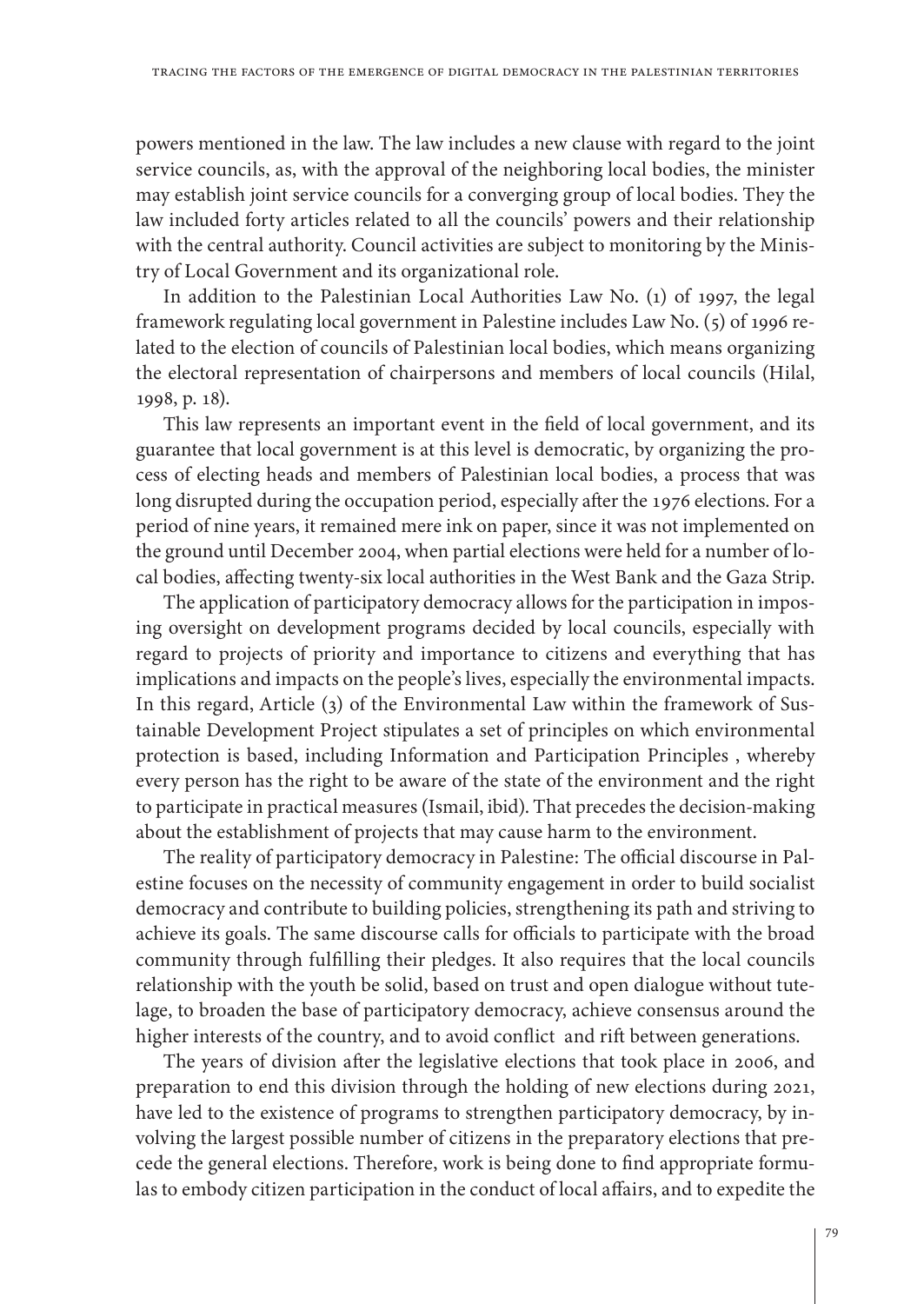development of appropriate mechanisms that allow responding to the aspirations of citizens, that is with existence of several legal articles in Palestinian legislations calling for the establishment of participatory democracy, the elimination of bureaucracy and bribery in all its forms, and the improvement of public service.

The Palestinian Authority, in cooperation with the European Union and the United Nations Development Program, works to boost the capacity of local authorities and civil society to promote local development. An agreement has been signed to finance the "democracy promotion" program funded by the European Union. Since the establishment of the Palestinian Authority, the European Union has supported democracy in Palestine. During the period between 1994 and 1998, approximately 231 million euros were allocated to projects related to the promotion of democracy and human rights in Palestine, accounting for 52% of all European aid to the Palestinian Authority. During the period 2002-2003, the European Union spent nearly 7 million Euros to reform and modernize the Palestinian judicial system, and to establish the Palestinian Judicial Training Institute. It held several human rights courses for the security services, in addition to about 16 million euros to build a police training center in Jericho (Abu, 2016). The European Union imposed the element of conditionality by declaring that any violation of human rights and principles of democracy gives the the EU the full right to suspend European aid to the PA in a step to push the PA to implement reforms in financial institutions and transparency (Al-Ezz 2016).

However, despite this European support for the democratic process in the Palestinian territories, the concept of democracy and participatory democracy is still empty of its content, ink on paper and glamorous slogans in light of the absence of transparency, rampant manifestations of corruption, the tyranny of central management, and the difficulty of obtaining information in a timely manner. Field data confirm that citizen participation in the conduct of his municipality's affairs, as stipulated by law, is not applied due to the lack of mechanisms and means to implement these laws.

We find that the aforementioned legislations and laws confirm that the real participation of citizens in the conduct of local affairs takes place through development initiatives, implementation of projects and their follow-up, but the absence of mobilization in the local scope makes these initiatives non-existent at the level of elected councils, and their activation is undertaken by governors appointed by the central government instead of elected and citizens.

Palestinian society also witnesses the citizens' reluctance to fulfill their role in social and development participation, and the educated class, in turn, turned away from giving their opinions and ideas to the bodies that were to be elected in various development activities and initiatives due to the loss of confidence in their representatives and the absence of communication between the two parties. That confirms the decline of the culture of community participation over the years, despite what was known about this community previously, its initiatives to prepare and clean the perimeter, and to implement urban projects for the public benefit.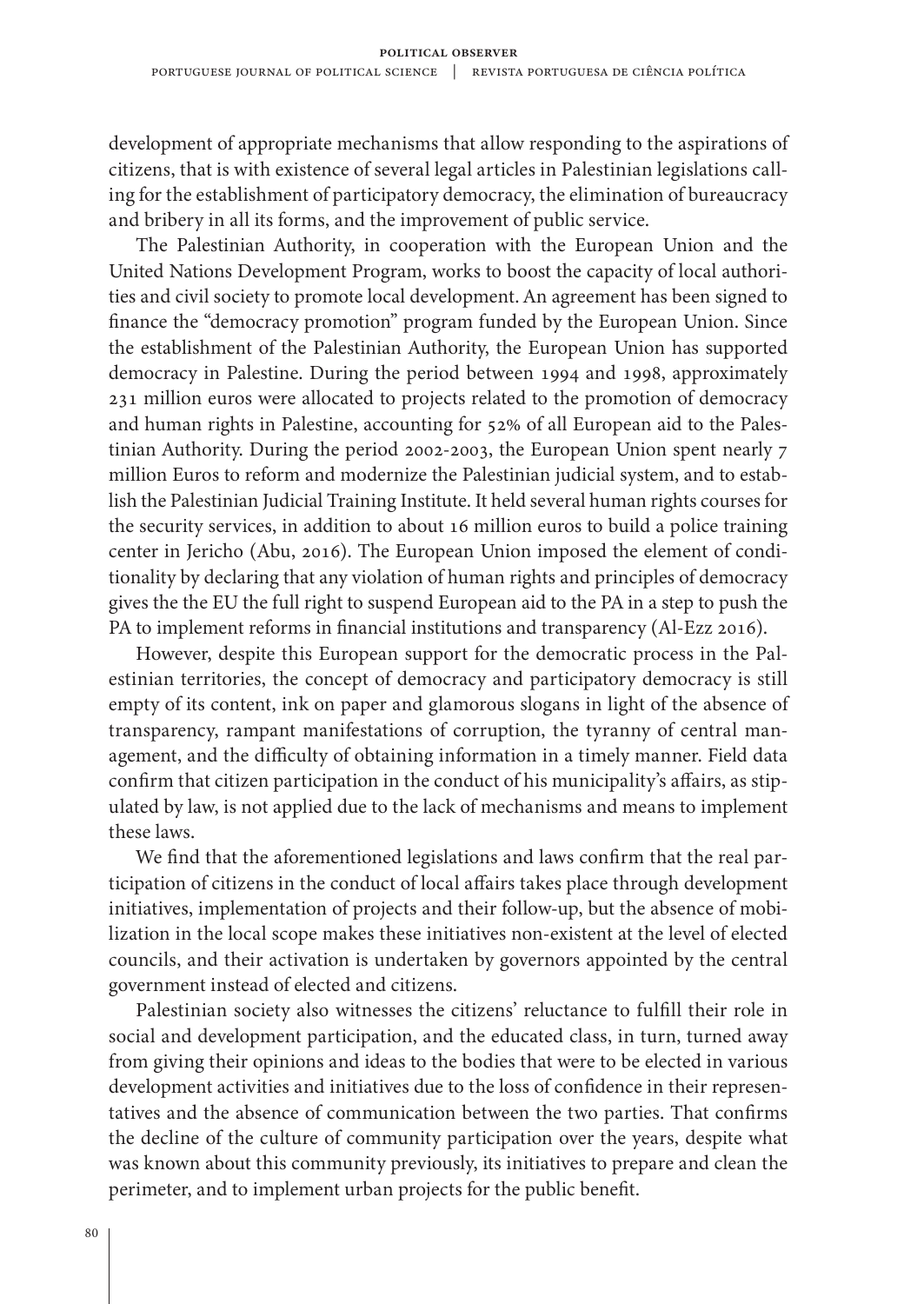In view of the political stalemate due to the political division between the West Bank and the Gaza Strip, participatory democracy becomes necessary, the aim of which is to consecrate citizen participation with an active presence of all social groups in consultation and dialogue on issues of local affairs. All political parties are obliged to democratize from within and open up to society. It is required that the parties establish a culture of dialogue in the public sphere and promote it, as they were created for the same purpose. In order for this to be achieved, the mechanisms of participation in their work should be upgraded, so that their work is permanent, not circumstantial.

The success of this advanced form of participatory democracy depends on the existence of a strong, active, informed and enthusiastic civil society and the presence of citizens aware of the meaning of democracy, with the middle class and the educated class in general who already withdrew from political action.

The authorities should also hold local elections that renew the legitimacy of local councils, and then open channels of communication, dialogue, and rapprochement with youth and other age groups that use information technology as a means to express different opinions without restrictions, and lay the foundations for practicing "digital democracy" within local groups, after the state of non-response increased among the various segments of society, and an almost comprehensive state of mistrust and complacency has arisen for appointed officials who have been overtaken by the ever-growing digital community movement.

# **3. Digital Democracy**

# *3.1 Concept and Challenges*

Since the early 1960s, new information and communications technologies (ICTs) have been presaged by futurists as holding enormous potential in current practices in political communication, and the reflections of this have led to the creation of a rapidly expanding multidisciplinary discourse and to an ever-evolving body of literature that addresses a range of issues and implications for information technology and communications of the political process in both theory and practice (Aichholzer 2020, p. 47).

The terms often used to refer to this topic are "electronic democracy" and "digital democracy". The use of concepts such as "remote democracy", "virtual democracy" or "electronic democracy" was largely confined to the early stages. Various attempts have been made to structure the historical development of this discourse and the different views on it.

Thus despite the long history of these concepts, ideas, and intentions behind them, no common and agreed-upon terms have yet been developed, and there are no generally agreed upon definitions. Among the many somewhat different concepts we can distinguish definitions with a normative tendency, as well as definitions that are more impartial. We can link each of these definitions as well to one of the basic models of democracy described above.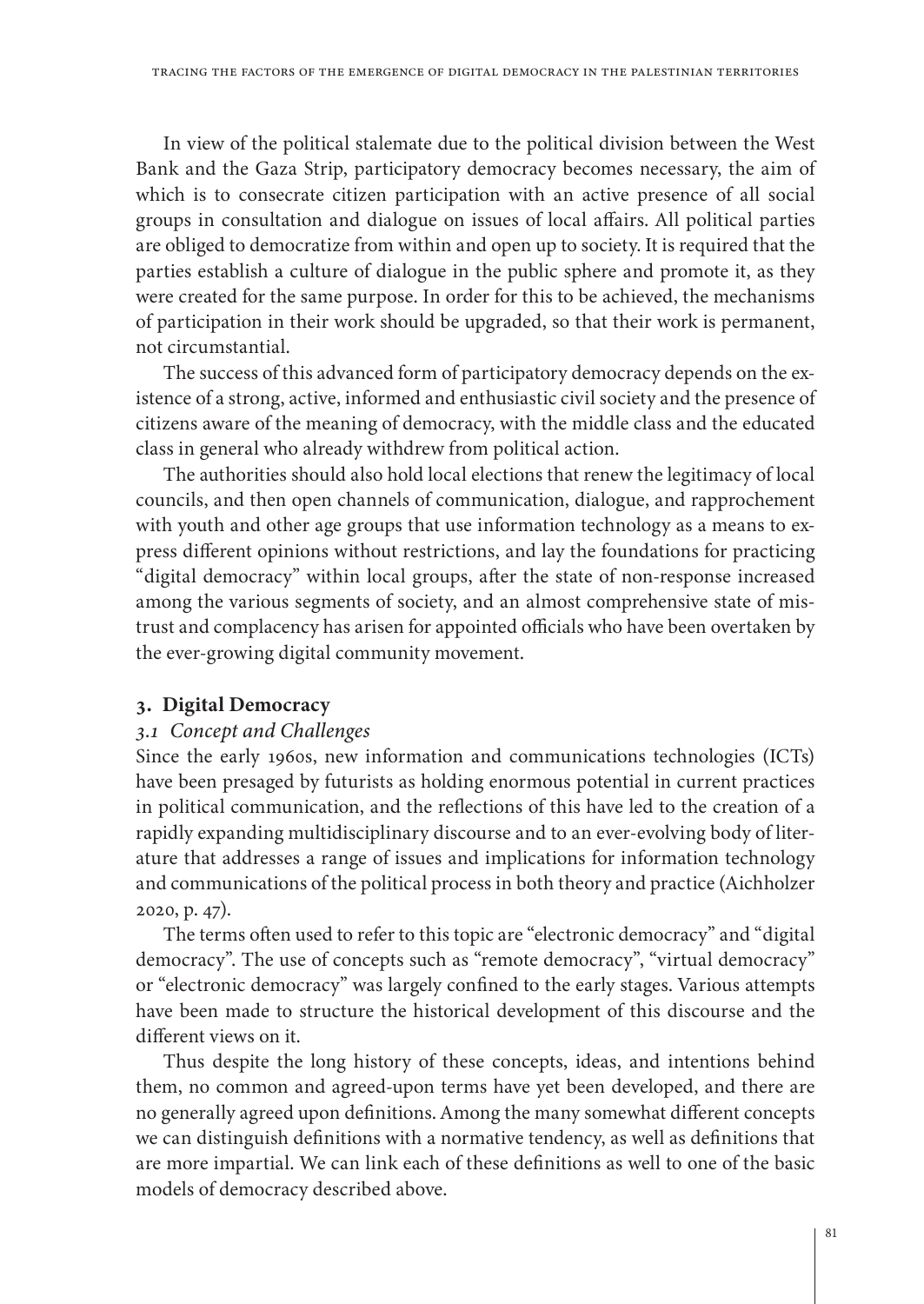In what follows, we will briefly attempt to approach some of them in order to narrow the basic concepts and define the conceptual framework for our analysis of digital tools and systems.

A set of contributions that focus on theoretical and practical issues related to the relationship between new media and democracy provide an essential and reliable starting point. Some introduce "digital democracy" as a key concept and provide a definition of its normative components:

Digital democracy means the use of computer information and communication technology (ICT) in all types of media (eg the Internet, interactive broadcasting, and smartphone) for the purposes of promoting political democracy or citizen participation in the various manifestations of democratic practice (Richardson and Emerson, 2018).

This concept was then reformulated in more independent and impartial terms: "We define digital democracy as a set of attempts to practice democracy without limiting time, place, conditions and other physical factors, using ICT as an aid rather than a substitute for traditional "analog" political practices (Netchaeva, 2002, p.405).

In a recent contribution, a more succinct definition was given than the previous one: "Digital democracy can be defined as the pursuit and practice of democracy in any way using digital media in political communication via the Internet and also by an offline medium (Ibid). Here a distinction must be made between 'internet' and" Offline" because of course political activities do not only happen on the Internet but also in other media.

Hacker and Van Dijk tend to side the term "digital democracy" as a stronger concept than all other related concepts for various reasons. However, this does not mean that digital democracy will replace the use of traditional means of communication and face-to-face communication. Experimentally, different combinations of virtual and traditional media are currently the most popular (Dijk and Van, 2003, p. 319).

Although they reject the term "e-democracy" as being too general (since some of the older mediums of broadcasting or telephony were also electronic), other modern concepts reinforce the concept of "e-democracy" which is a term synonymous with "digital democracy" (Ibid). For example: "E-democracy refers to the use of ICT in political dialogues and decision-making processes as complementing or contradicting traditional means of communication such as face-to-face interaction or one-way media."

Experts Coleman and Norris also emphasized the preference for "e-democracy" as a key concept. After presenting a set of definitions of e-democracy, they pointed out basic commonalities and opted for a broad normative understanding of the concept, i.e.: "The common denominator between them is the assumption that e-democracy has to do with the use of ICT to enhance democratic structures and processes. "E-democracy is top-down and bottom-up concerning the institutional processes of hierarchies and looser network arrangements (Coleman, and Norris, 2005)." In light of the different definitions and terminology presented in the political literature we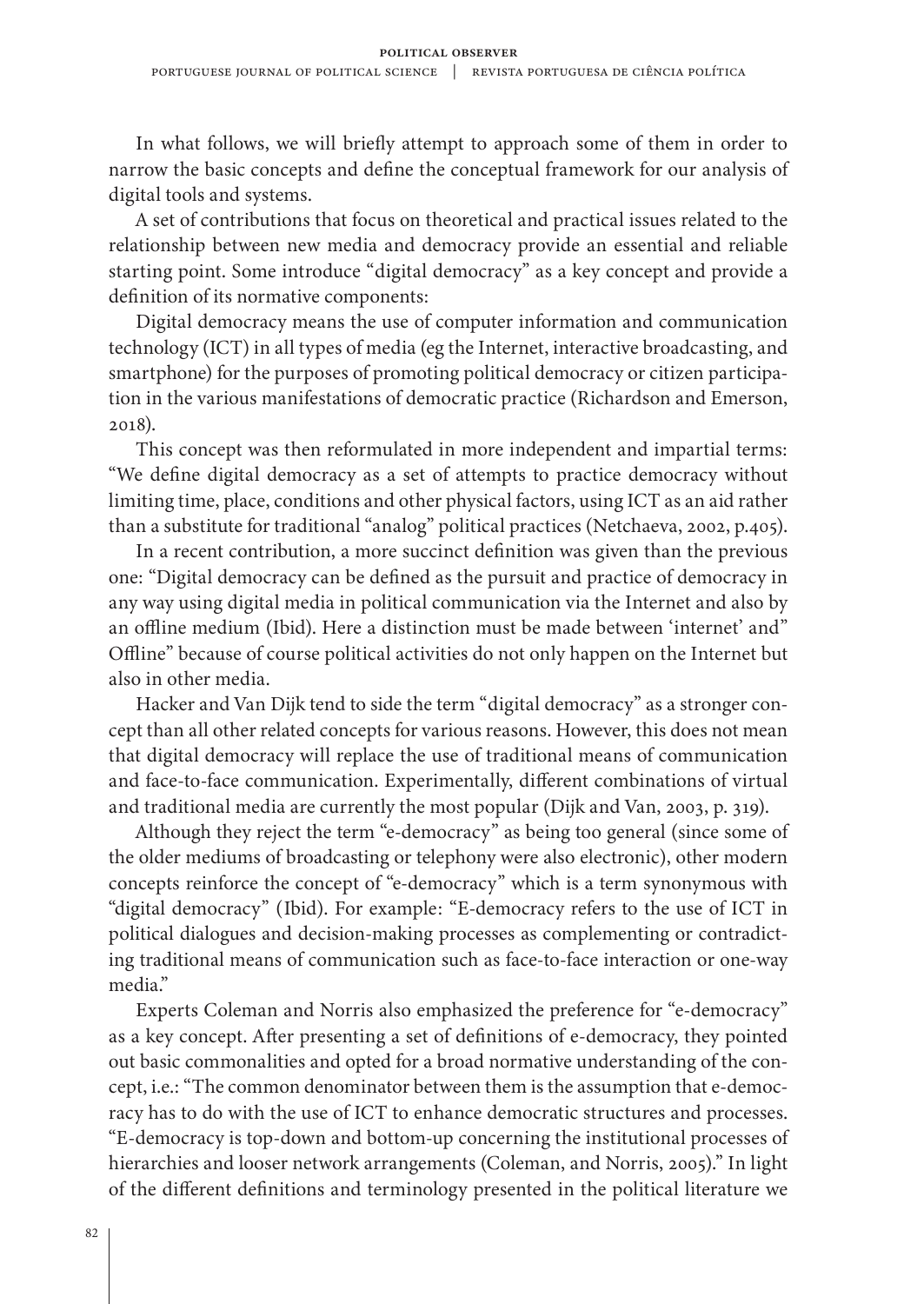will use the terms "e-democracy" and "digital democracy" interchangeably as key concepts in our analysis of digital tools and systems to promote participatory and direct democracy.

The Recommendation of the Committee of Ministers of the Council of Europe to Member States on e-Democracy is a milestone among the political frameworks related to e-Democracy, as its core consists of twelve recommendations including the following two main recommendations:

- 1. Consider taking advantage of the opportunities offered by e-democracy to strengthen democracy, democratic institutions and democratic processes.
- 2. Considering and implementing e-democracy as support and consolidation of democracy, democratic institutions and democratic processes through information and communication technology and linking it to citizen engagement…

And here we mention two basic principles: When introducing or taking steps to improve e-democracy, stakeholders must consider the following principles of e-democracy:

- E-Democracy as a support and consolidation of democracy, democratic institutions and democratic processes through information and communication technology is above all related to democracy and its main objective is the electronic support of democracy.
- E-Democracy is one of many strategies to support democracy, democratic institutions, democratic processes and the dissemination of democratic values. It is an additional, complementary and interrelated process with the traditional processes of democracy; each process has its advantages. Among the guiding principles, the Council of Europe document refers to "different sectors of e-democracy" (including more explanations in its paragraphs): "e-democracy includes in particular e-parliament, e-legislation, e-justice, e-mediation, e-environment e-election, e-referendum, e-initiative, e-voting, e-consultation, e-petitions, e-campaigns, and e-survey; Benefit from e-participation, e-deliberations and e-forums (The Council of Europe. Council of Europe Publishing, The Committee of Ministers, 2009).

Based on these approaches, we can summarize our use of the two main concepts of e-democracy and e-participation as follows: We understand e-democracy as the practice of democracy under the support of digital media in political communication and political participation. E-participation includes all forms of political participation and utilization of digital media, including formal institutional mechanisms and informal civic engagement.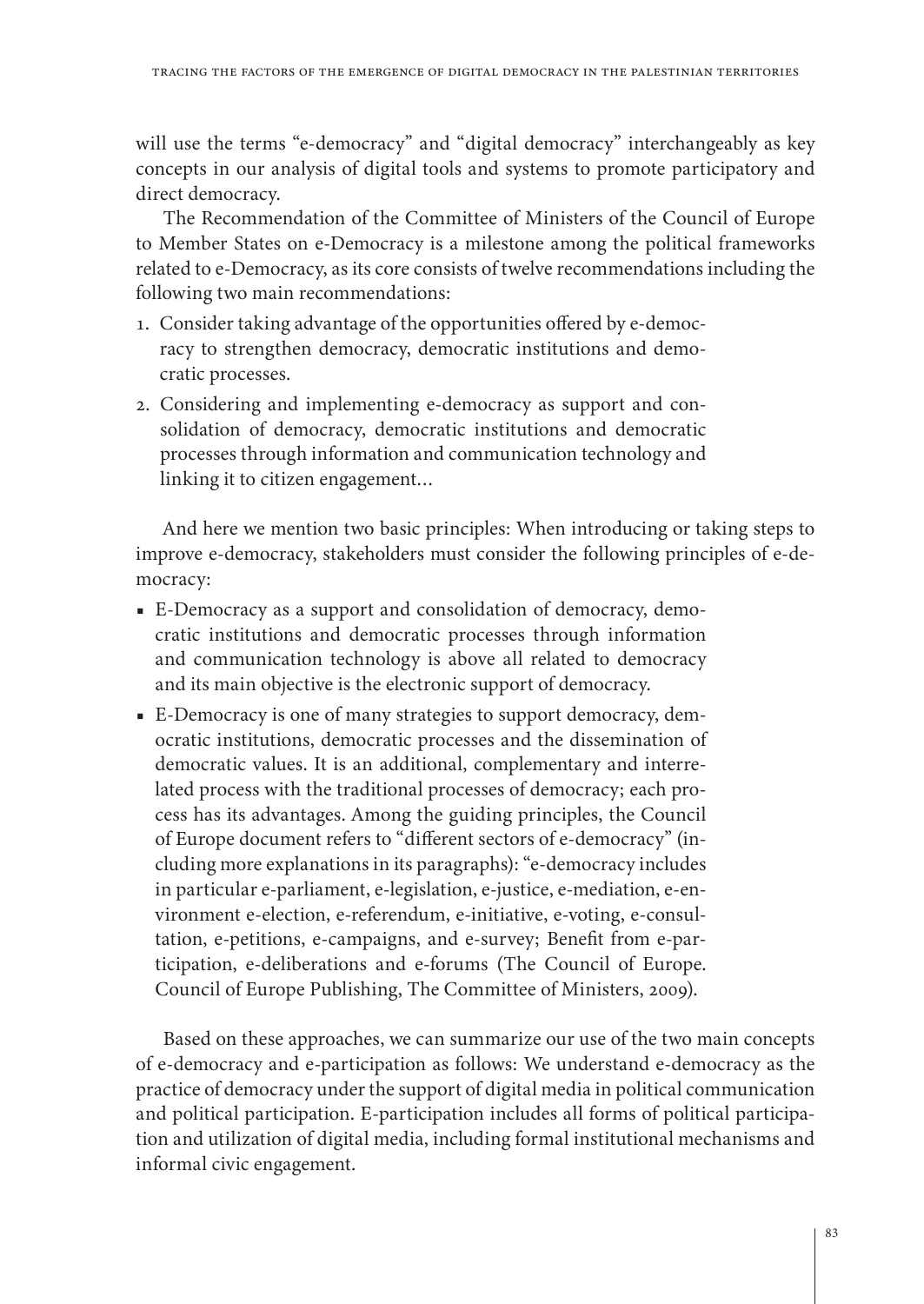# *3.2 Challenges of the application of digital democracy*

The application of the principles of digital democracy faces many challenges in developing countries in particular, as some political systems in these countries do not believe in rights of communication, freedom of expression, pluralism in the field of media and active public participation in communication messages and the multiple directions of the communication process (Cropf, 2017, p. 16).

Faced with these challenges, many controversial issues arise related to the application of the concept of media of digital democracy on the ground, such as support for political issues of various orientations.

And with the ability to generate and create information on a large scale, new and accurate methods of controlling it are born. This means that digital democracy is just an illusion, the freedom that is monitored is, in fact, not a freedom. Also, the huge amount of indefinable information cannot be absorbed by its enormity, and therefore it is sifted based on the expertise of specialized engineers so that a group of vital information is broadcasted within a vast amount of superficial information that is difficult to separate what is useful from unuseful, and makes the trackers of knowledge in a state of loss (Ibid).

The electronic democratic process, especially in politically developed countries, is characterized by four dimensions, which can be described as follows (Shanab, 2015, p. 23):

- Electronic voting systems: They allow the voter to vote once for the same electoral round, and are easy to use and access by citizens. And it became possible to participate in the referendum electronically without the need to go to voting centers.
- Political activities via the Internet: encourage the publication of the agendas of the various parties and forces, the development of the political relationship between the people and the state agencies, and the development of the concept of electronic popular gatherings through the creation of electronic groups.
- Electronic transparency: is done through the publication of government documents over the Internet except security and military documents or the harm of publishing them is greater than the harm of concealing them This step helps governments fight corruption and strengthen monitoring mechanisms.
- Democratic participation: where the opinion of the people is surveyed electronically on issues of public concern, and government decisions are published before they are drawn up in order to take citizens' views on it.

The merging of information and communication technology with political action in democratic systems has, in fact, led to the creation of new mechanisms and methods of work for democratic practice and political work, in what we can call ICT Democ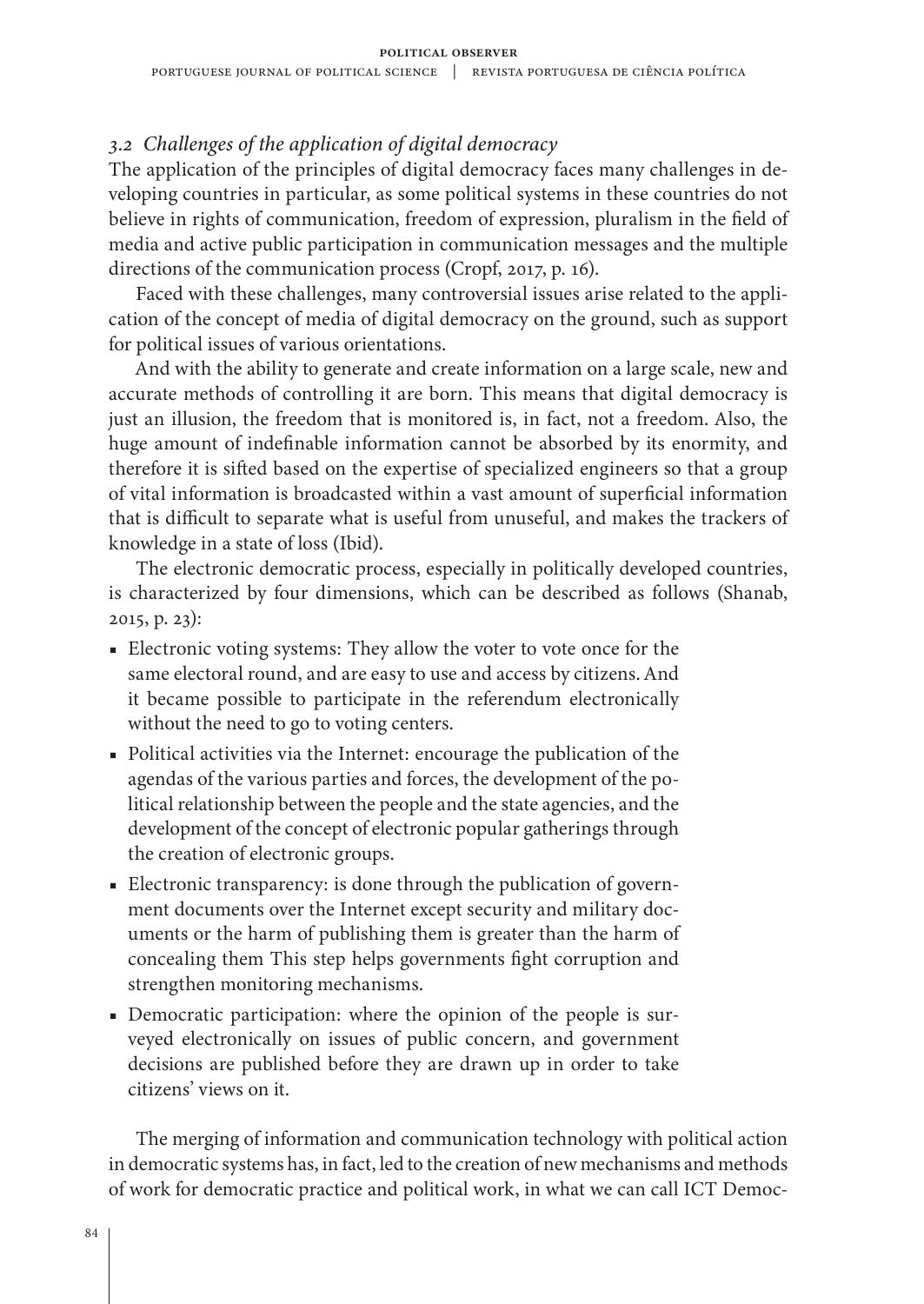racy or Digital Democracy, which is a product of integration between the values and essence of democracy, as a political concept and social, information and communication technology, as a mechanism and a means to promote the first. Information and communication technology has played a vital role in supporting democracy around the world, with what it enabled in terms of expression tools and strategies for action in the public political sphere, and in a way that affected the performance of traditional institutions, and in the way that it enabled an open public domain of political ideas and information. But the challenge that remains in developing countries, including the Arab countries, is the digital divide, which is the most dangerous dimension in the electronic democratic process, given that the percentage of citizens who know the use of technology in these countries is still modest leading to the danger of monopoly the information is on the part of a small group of society that has the ability to access government websites, at the expense of the majority of citizens.**[5]**

The reality of digital democracy in the Palestinian territories: The internet gave new horizons for expression and opinion for pro the authority and those who are against it as well, which led to the emergence of the term virtual opposition, which took a global character in light of the network's ability to achieve communication between activists in various countries, this supports the trends of digital democracy at the level Global. In Palestine, several accounts appeared on social media and blogs, which played a prominent role in raising issues of concern to public opinion related to the daily concerns of citizens, such as unemployment, the high cost of living, high prices, deterioration of roads, poor public utility services, and administrative bureaucracy, to issues with a political dimension such as abuse of authority and corruption in all its forms, whether against the authority in the West Bank or the ruling authority in the Gaza Strip.

The contents of what is published in the communication networks and blogs in their handling of topics vary between seriousness and cynicism, with sarcastic comments and jokes and videos, to sober articles calling for fighting corruption and bureaucracy and improving public service, as well as criticizing the authorities and calling for change and real reforms that contribute to ending the political division and renewing political legitimacy by holding elections regularly.

The membership of Palestinian youth in groups formed through social networks opened the door to political practice in the information space. Political affairs have become a fundamental variable in these networks, and this can be demonstrated by three basic axes (Shat and Pimenidis, 2017, p. 295):

■ Mobilizing public opinion: The groups in social networks play an effective role in mobilizing public opinion towards some political issues. These networks in the Palestinian territories have become a field for calling for protests and encouraging strikes, and they have

<sup>5.</sup> The first Arab country in using Internet is Saudi Arabia in (30th in the world) while the Palestinian Territories placed in the 98th in 2019.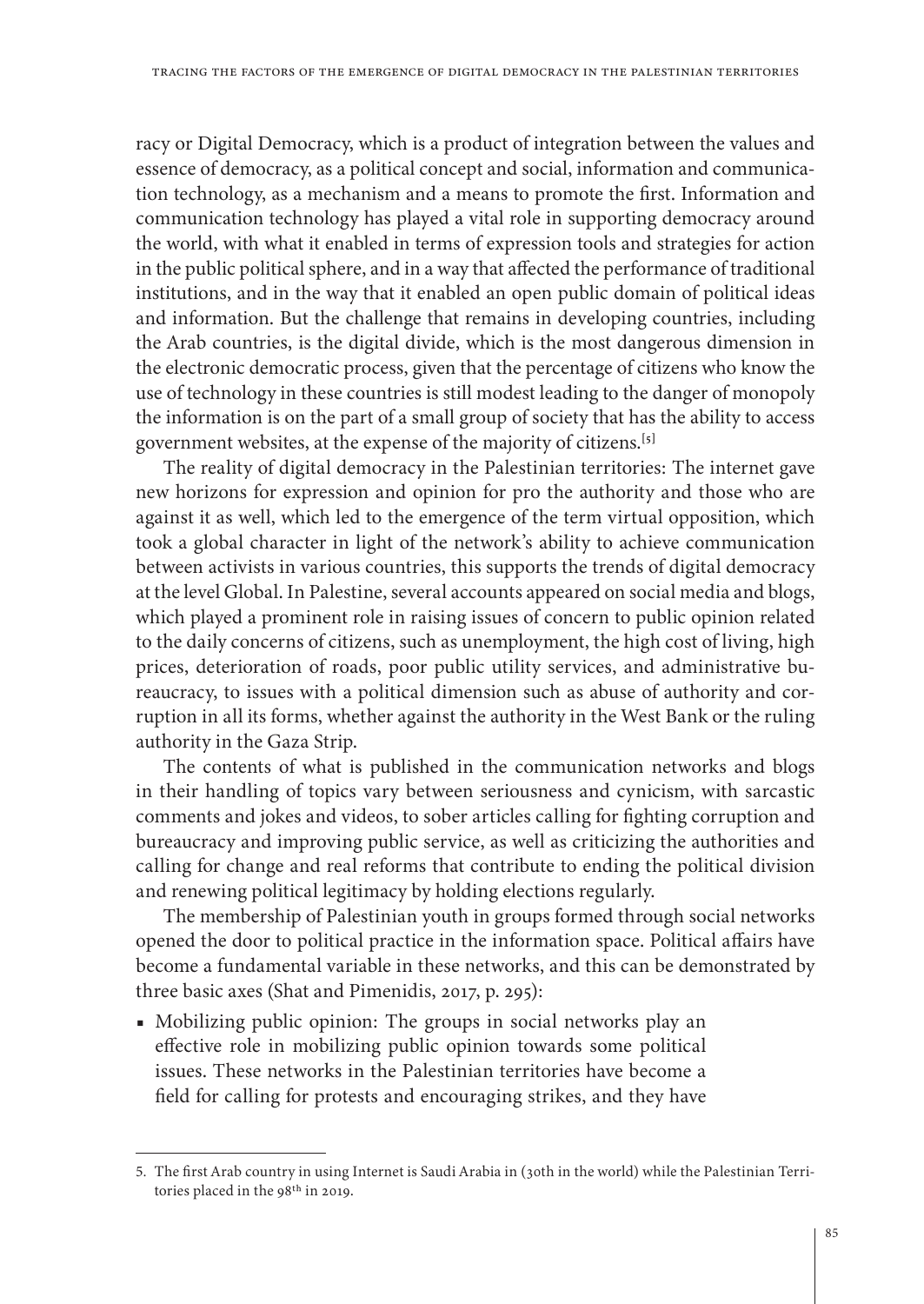also opened a new field for electoral advertising and electoral competition, especially in the legislative elections that are being prepared for in 2021.

- The emergence of virtual citizenship: social networks opened the way for the exercise of citizenship issues via the Internet, and it was linked to the rights and duties of socio-political origin; In light of the tensions experienced by the national state in the Arab neighborhood, and the backsliding of political rights in real-world contexts, the virtual society demands political rights.
- Activating the role of civil society: There are many civil society organizations, including civil associations, political parties and trade unions that have built rules for them in the virtual society, which promote through social networks the ideas and policies they adopt. Some organizations have successfully used these networks in attracting new supporters to their ranks.

Several Palestinian bloggers succeeded in arousing the interest of Internet users, such as the Palestinian blogger "Nizar Banat" who posted a video on his Facebook account in which he criticized the Palestinian Authority for dealing with political issues related to security coordination with the Israeli occupation authorities (Alaraby, 2020). In the early morning of June  $24<sup>th</sup>$ , 2021, security forces belong to the Palestinian Authority broke into Nizar Banat's house in the Hebron Governorate in the West Bank and arrested him, few hours later the PA announced his death, which is believed happened because of a brutal treatment with him.

Among the most famous Palestinian bloggers who were pursued by the censorship, judicial follow-up and imprisonment, "Muhammad al-Karoui, Jihad Abdo and Amer Hamdan", who were arrested in the West Bank by the Palestinian Authority after they participated in the mobilization of a movement known as the "United Movement against Corruption," which was organized in the summer of 2019, after publishing documents and files showing the extent of corruption in the Palestinian Authority institutions, these documents were widely circulated among social media activists (Ultrapal, 2020). The security forces intervened in dispersing the demonstration and arrested a number of its participants.

These arrests of social media activists were based on a law issued in June 2017, by President Mahmoud Abbas, who signed the Cybercrime Law without prior consultations (Aid, 2018). Instead of enhancing the digital security of citizens, the law has become a tool for suppressing domestic opposition. This raised ire of civil society institutions that demanded the amendment of the law, this incident highlighted the legitimacy crisis in the Palestinian Authority government.

The Gaza Strip witnessed a similar movement entitled "We Want to Live", which calls for fighting corruption and providing a minimum standard of living in the severely affected area for several internal and external factors, most notably the Israeli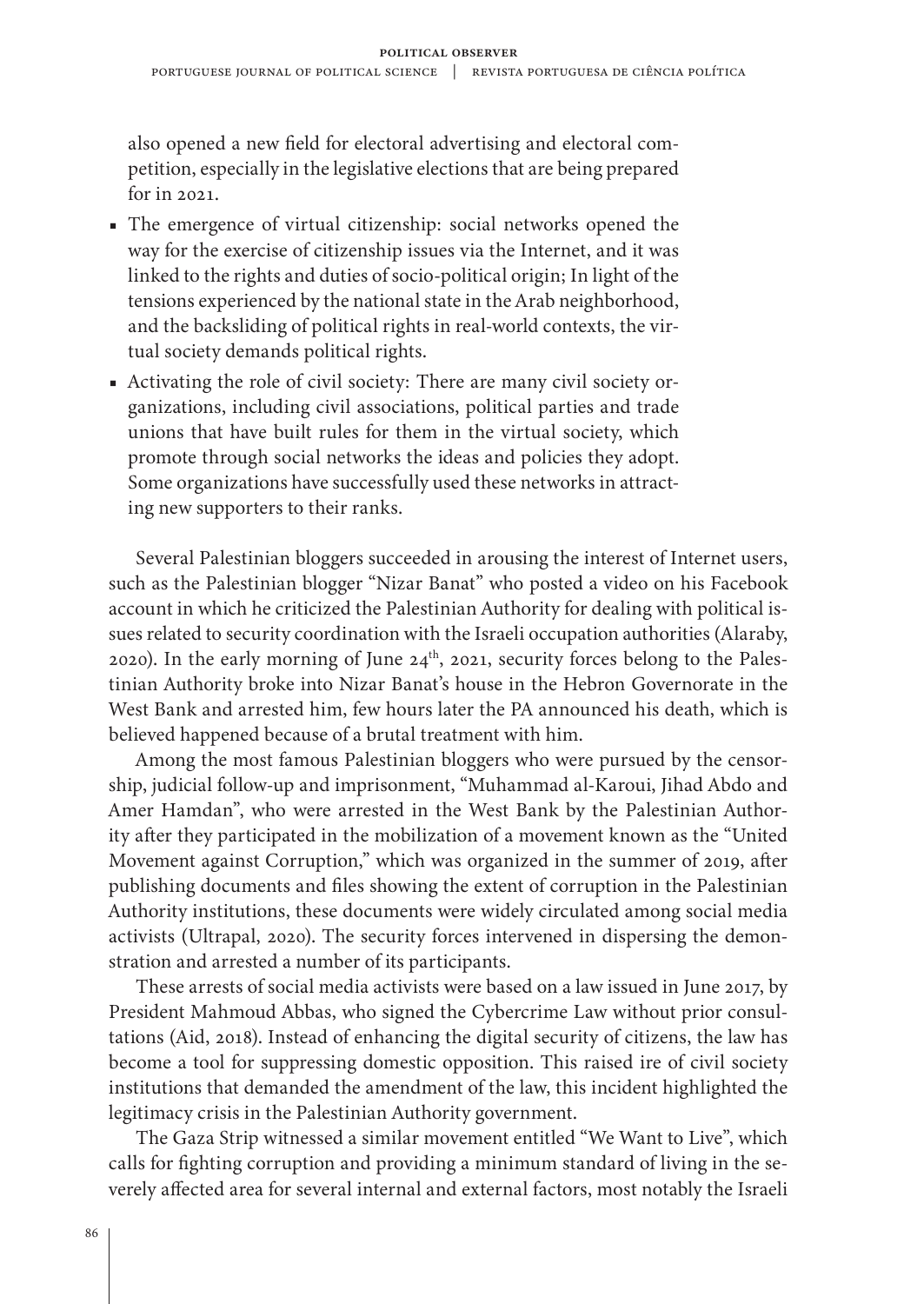blockade imposed on the population since 2007, but this movement was repressed and some of its participants were arrested at the hands of Palestinian security of the ruling authority in the Gaza Strip (Abu Aisha, 2019).

This situation comes in view of the fact that the concept of security has expanded to include technological threats resulting from the communications revolution, about which a defensive position must be taken. Thus, some governments see the flow of information across unrestricted borders as a potential threat to their national security, especially if this information flow coincides with the state of economic stagnation and backwardness, with the absence of real democracy and the increase in rates of political repression.

Hence, the real benefit from the abundance of information and the communication revolution, can only be provided with essential conditions, the most important of which are absolutely freedom of expression and actual democracy. Thus, governments in developing countries will use the pretext of security as a reason to suppress freedom of expression through various means of communication, is a flimsy excuse, as the concept of security in this form has become a very narrow concept. Because it was specially formulated for the security of institutions and governments and the interests of those in charge of them only, without giving importance to individuals' freedom to obtain real information.

The ruling authorities in Palestine, whether in the West Bank or in the Gaza Strip, established controls and issued laws to control and regulate electronic media in the country. However, these measures have become feared by some activists in this field, due to the official rhetoric hinting at restrictions on freedom of expression in electronic spaces. While some observers consider that the matter is nothing more than a step towards adapting the legal system to organize and upgrade electronic media to avoid information chaos and the spread of rumors and put an end to ethical slips and professional abuses, as some parties exploit these media to send messages that spread fear and suspicion among the Palestinian people and threaten their cohesion.

#### **4. Digital Democracy for the Development of Participatory Democracy**

Digital democracy does not, in fact, mean the invention of a new type of democracy, but rather an exercise of democracy known for its mechanisms and tools, that is, traditional democracy must exist in the first place before digital democracy emerges. And after the expansion of its practice, every citizen becomes involved in political life and social and contributes to decision-making related to his daily life (Hacker and Dijk, 2000, p. 6). Digital democracy becomes a form of participatory democracy, but with using digital technology and electronic media.

The participatory democracy needs information technology: In the pre-internet era, a major idea dominated the course of human behavior, as most individuals were reluctant to speak about politics, public affairs and human rights issues, whether in public places, in the family, or with co-workers. However, in the wake of the tremendous development of the Internet and the boom in information and communication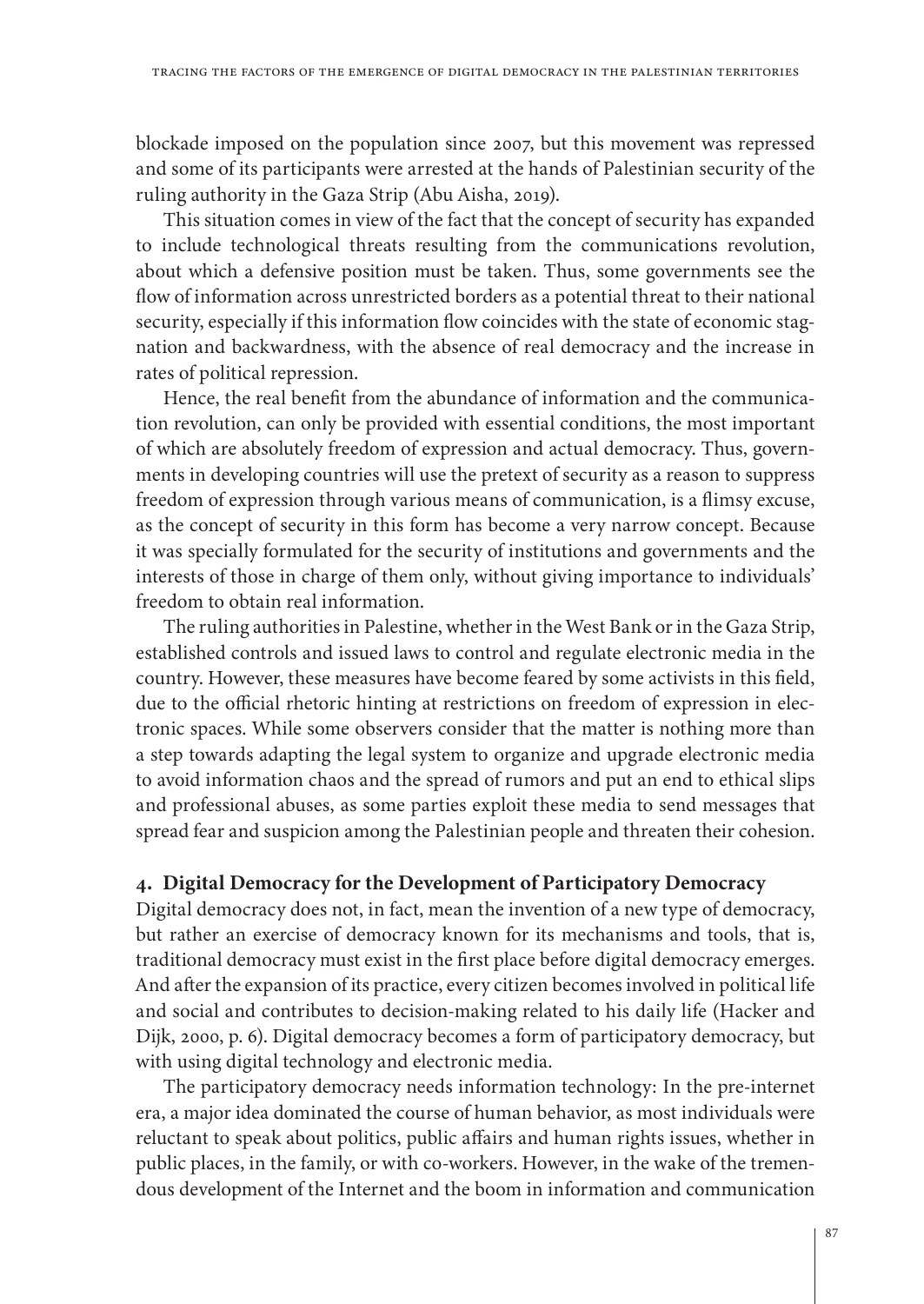technology, including social networks and news and interactive websites, vast spaces and free spaces were provided to individuals and groups for discussion in all matters of life, especially political issues, and minorities were given an opportunity to freely express their political and intellectual views away from the pressures of society and the ruling political system.

The penetration of information and communication technology into the field of political action has led to the birth of new mechanisms and methods of work to express opinion and practice democracy, and to stimulate political participation in all its forms (peaceful demonstrations, electoral campaigns, etc.), in what we can describe as the ICT Democracy or digital democracy.

If participatory democracy expresses an approach to public policy-making and solving problems that encourages citizens to actively participate in discussing topics directly related to their daily affairs, and opens the path towards listening to the voice of citizens and civil society through entering into dialogue, while making an effort to receive different views, then here it appears the need to techniques (for participatory democracy) that enable consultation and dialogue without the need for a decision-making authority.

These techniques are represented by the mechanisms of practicing digital democracy, and the various technological means related to it that allow to fill the large gap between the ruler and the ruled and reformulate the relationship between them. The citizen, by virtue of this relationship, does not remain an isolated individual, but rather an element that has a language to express and communicate by. However, the matter requires strengthening the conditions for communication, which are seriousness in dialogue and debate, honesty and commitment, and the existence of a sincere intention on the part of the governing body to reach the reality of the problems and concerns raised through this participation and consultation.

The combination of communication and information technology and political action has produced new tools and methods of work in practicing the participatory democratic process in many countries, and has allowed for the dissemination of the appropriate climate to stimulate and strengthen political participation, such as political marketing and electronic electoral campaigns, electronic election via the Internet, and participation in the making of public policies, gaining supporters for specific cases.

The high rate of access to the Internet in developed countries and in a number of developing countries is the reason for the emergence of many political, economic and social initiatives that rely on social networks and modern means of communication in order to perpetuate the principles of participation (Anderson, and Rainie, 2020). It is now available for anyone to provide an opinion on issues of public interest. We find ourselves in front of a universal human phenomenon, which is the result of a deep interaction between the tools of the citizen's exercise of his political and democratic rights as stipulated in international conventions on the one hand, and the achievements of the information and communication technology revolution on the other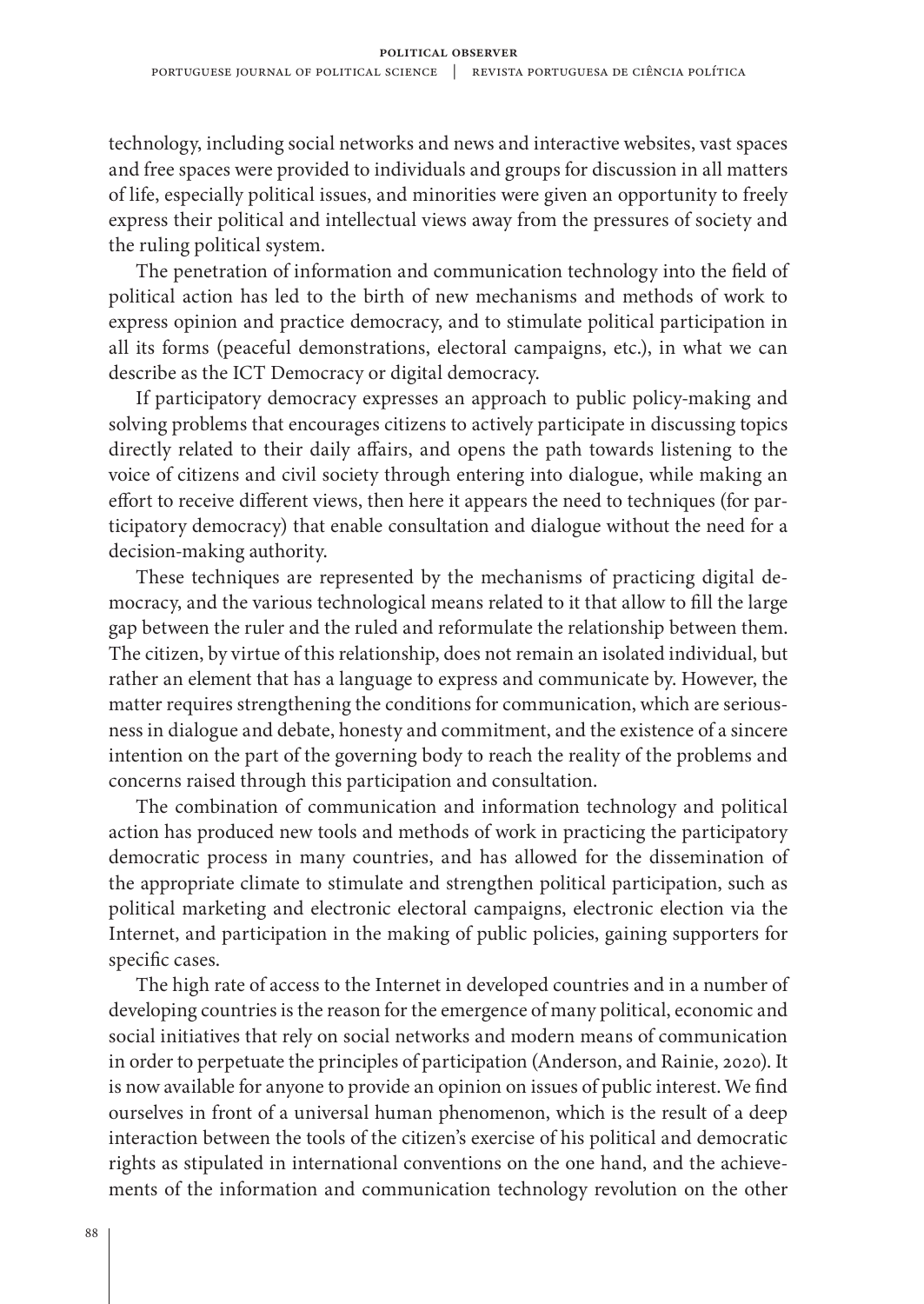hand that requires its generalization to all countries that truly seek democracy and citizen participation in achieving security stability and development.

## *4.1 Prospects for digital democracy in the Palestinian territories*

The digital political phenomenon is still shaping day after day, as the digital achievements in this era do not stop at a specific limit, but rather digital democracy is imposing itself on the social and political reality of societies that have opened up to media and communication technologies, which is imperative for all actors in the Palestinian Territories. The various political, social and human rights groups need to deal with it and ensure that it is invested in the service of the public interest.

The Palestinian government has placed the digital transformation project at the top of its priorities, within the plan, in order to provide the necessary conditions to help the industry and use of information and communication technologies flourish, whether at the level of the financial and business sector and financing mechanisms within the framework of the partnership between the public and private sectors, or what is related on the legal level, in order to facilitate and ease administrative procedures (Jamal, 2007,p. 204). The use of media and communication technology tools has also enabled citizens to address sensitive topics and issues through electronic discussion forums aimed at expanding the circle of dialogue and expressing opinion on government policies. Palestinian youth found on the Internet an outlet to express their opinions, ideas, and intellectual, social and political proposals, and the Internet became a space for them to practice digital democracy with greater freedom of expression, in addition to being available all the time for everyone.

In this context, Li and Prasad say "Indeed, Palestinians have articulated their subjectivities through myriad digitalized channels, including relaying their personal experiences and narratives as well as their political claims through videos, postings, and photos. Compared with the temporal and erasable nature of graffiti in the West Bank, the content in social media enjoys some degree of permanence and expandability. Indeed, the digitized content can be archived in the networked space and can be circulated and built upon through the networked community in an iterative manner (Li and Prasad, 2018, p. 499)".

Perhaps the most prominent thing in this phenomenon is the ability of these young people to reduce the dominance of traditional media over the making and production of news and information, and to break the state's monopoly on media and its control over the margins of freedom of expression within society. This is because the youth group is one of the social groups most open to other cultures, the most aspirational and ambitious, the keenest towards the values of renewal and change, and the most rebellious against the social and political standards and options that surround them.

However, since 2015, cybercrime has increased in Palestine, both in the Hamas-controlled Gaza Strip and in the West Bank. These crimes include identity theft, defamation, extortion, and especially the extortion of women. The Palestin-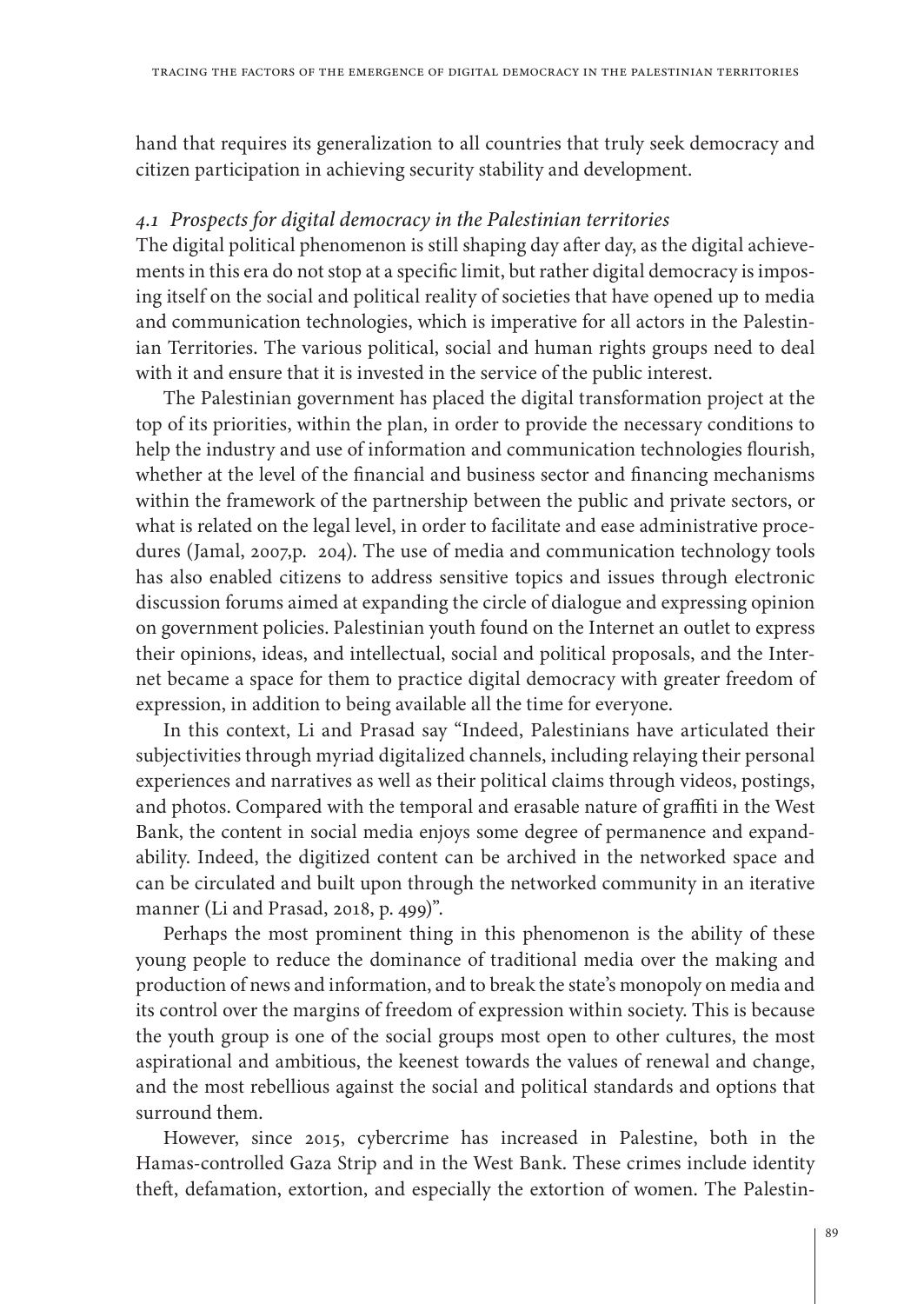ian Cybercrime Unit has initiated investigations into digital crimes committed by or against Palestinian citizens from countries such as Nigeria and Morocco. Palestinian ministries and officials have been targeted themselves by phishing and piracy campaigns. According to the Palestinian Police, this rise in digital crime is attributed to two main factors: The first is the increase in internet connectivity and the use of social media, and the second is the lack of laws that allow law enforcement officials to prosecute crimes committed through networks in the Internet (Aid, ibid).

Despite these governmental concerns and preventive measures, it is expected that digital democracy in Palestine will contribute to maximizing political and social impacts, as evidenced by the clear shift in patterns of use of the Internet in the country during recent years, in the direction of high rates of use among young people in particular, as a means of freedom of dialogue and expression, discussions through social media pages, and the establishment of virtual gatherings in order to raise social and professional demands, or to call for protests and expressing anger at government decisions. There are many examples of this phenomenon that the social scene in Palestine has known since the beginning of the "Arab Spring" uprisings, including:

- The outbreak of a popular protest movement in September 2012 against the successive waves of rising prices, which prompted thousands of protesters to take to the streets of the main cities in the West Bank, chanting slogans calling for the departure of Palestinian President Mahmoud Abbas and Prime Minister Salam Fayyad, as it quickly turned into violent confrontations in both Hebron and Nablus. The mostly peaceful demonstrations were led by youths angry at the worsening economic situation and widespread unemployment (Arab Center for Research and Policy Studies). Those demonstrations were one of the reasons that led to the resignation of Prime Minister Salam Fayyad several months later.
- In 2017, activists launched an electronic movement against the Palestinian Telecommunications Company because of the monopoly policy produced by the company and the exorbitant fees in exchange for bad services provided by the company that controls the telecommunications sector in the Palestinian territories (Qudsn Net, 2017), as a result of this movement, demonstrations erupted in various cities that led to encounters with the security forces and the arrest of a number of demonstrators, but the movement partially succeeded in obtaining some concessions from the telecommunications company, and the electronic movement is still effective and the Facebook page of the movement as of this writing has more than 260K likes.**[6]**

<sup>6.</sup> The page on Facebook can be found this link: <https://www.facebook.com/groups/428446937499489>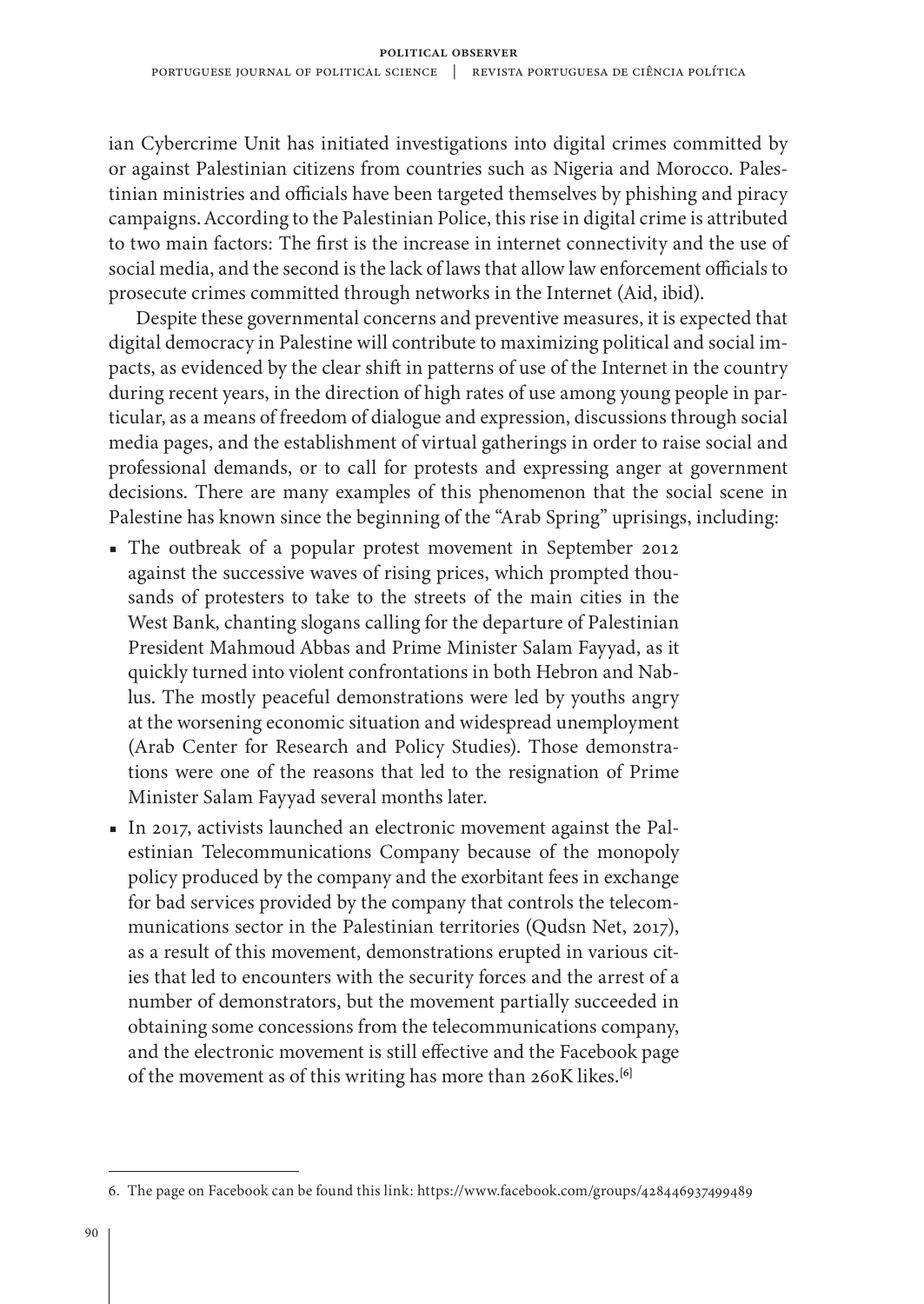There are many protest activities that started electronically and then took to the streets in the Palestinian territories, some of which are political, economic or social. This form of protest operation has been termed "digital protest," or "electronic civil disobedience," whose starting point is the means of social communication. Here, the primary role of government agencies is evident in positive interaction with the pulse of the street, and to prevent such protests from occurring by opening digital spaces for dialogue, consultation and participation in a permanent and continuous manner, and to make room for all ideas, visions and perceptions that did not find an opportunity to be expressed and heard by the authorities.

The problem, however, is that the truthful, realistic information revolution is difficult to achieve in non-democratic societies, and the opportunities to allow spread it depend on the flexibility of those governments and the available margin of freedom. This margin may allow the means of information technology and communication to survive and develop social, economic and political competition, or repression may be an alternative under the pretext of preserving public security to face risks that may threaten the ruling institutions and their interests. And since the Palestinian Authority declares that it adopts the democratic approach and calls for strengthening it through laws and legislation issued in this regard, it is necessary to adapt the tools of communication and information technology to positive interaction with community issues, and to make this sector carry a societal vision that stems from the principle of developing service sectors for citizens and changing the administrative mentality of staff of the state and its institutions, and then from the principle of disseminating the concepts of digital citizenship and the technological community on the basis of a strategy aimed at achieving participatory democracy and sustainable development. It is also possible, in the future, to poll members of the people electronically about controversial issues that may concern the citizen, and they are allowed to participate in the accountability process, when they have sufficient information on the performance of the government by publishing and documenting the minutes of the governmental and parliamentary sessions via the Internet and various technological means.

With the development of the digital system and the provision of a highly efficient protection system, citizens will be able to participate in electoral elections via the Internet, which leads to an increase in the rate of participation, the speed of issuance of results, and a relative reduction of fraud, in addition to reducing the mobilization of human resources required to manage the organization processes and oversee polling and counting votes, and reducing the financial costs that are spent on various electoral events in Palestine, especially in light of the talk about renewing the legitimacy of Palestinian institutions (the meaning here is to hold legislative and presidential elections) based on what the Palestinian political parties and movements agreed upon in the Cairo Dialogue at the beginning of 2021.

## **5. Conclusion**

Although the principle of participatory democracy has been established in the Palestinian political system, which is currently being formed, especially at the beginning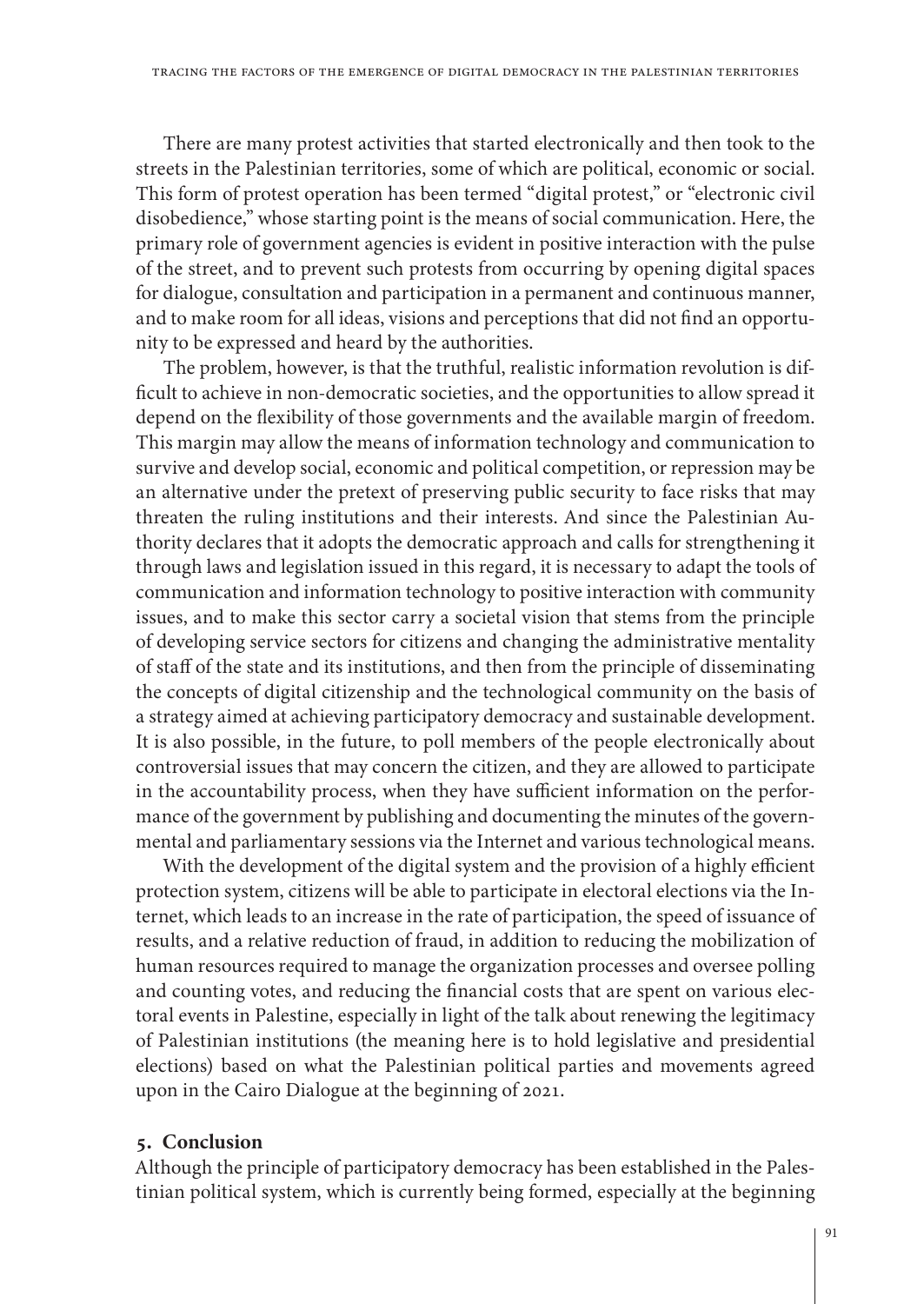of the establishment of the Palestinian Authority in 1993, and this culminated in holding elections to choose local representatives with significant powers in 2005- 2006. However, a number of challenges led to the disruption of participatory democracy In Palestine, several parties bear the responsibility for this obstruction, as local councils have become of limited influence in light of the lack of renewal of their legitimacy and the appointment of their members and consequently their subordination to the central government. This situation prompted the Palestinian citizen to refrain from participating in public affairs due to its futility.

Under these circumstances, modern means of communication have emerged to provide an alternative that enables the public to express an opinion and this opinion can be heard by the concerned authorities, and thus encouraged an considerable sector of the people to engage more effectively in the practicing politics, and it is worth to mention on the extent of the impact of ICT such as social media on the Palestinian arena, not only by providing a space for participation and expression of opinion, but also provided a place where the Palestinians can meet, whereas the political geography imposed by the Israeli occupation prevented the Palestinians, where the residents of the Gaza Strip are separated from the residents of the West Bank, the residents of the West Bank are separated in cantons riven by Israeli settlements and checkpoints**[7]**, and thus ICT has helped to solve a vital problem that was preventing the activation of the public participation, which is central for participatory democracy.

The electronic campaigns have helped the Palestinian street to regain momentum against influential parties, starting with the Israeli occupation, which is facing a documented Palestinian narrative that has received great interaction at the international level, and this was recognized by Israeli officials during the last war on the Gaza Strip in May 2021, the Palestinian activists also succeeded in challenging the ruling authorities in the West Bank and Gaza Strip, and creating means of pressure on the authorities to stop or implement certain policies, although some activists paid a heavy price for defying the authorities, either by arrest or by death, as happened with the activist Nizar Banat in the summer of 2021.

One of the most important lessons offered by the Palestinian experience in this context is that the disruption of the traditional democratic path is not a sufficient reason to disrupt political participation, using available tools provided and without waiting for the traditional official bodies that are considered the first to be affected by digital democracy because their policies and practices are essential content for the topics that It is often critically addressed by practitioners of digital democracy. The Palestinian experience also shows that digital democracy has opened the way for everyone to participate and express his/her opinion, even if it is in a vulgar and inappropriate way and without accurate information about the topics at hand. Also, part of the educated elite and those with higher degrees are reluctant to use digital

<sup>7.</sup> There are about 400 checkpoints in the West Bank restricting the movements of the Palestinian people.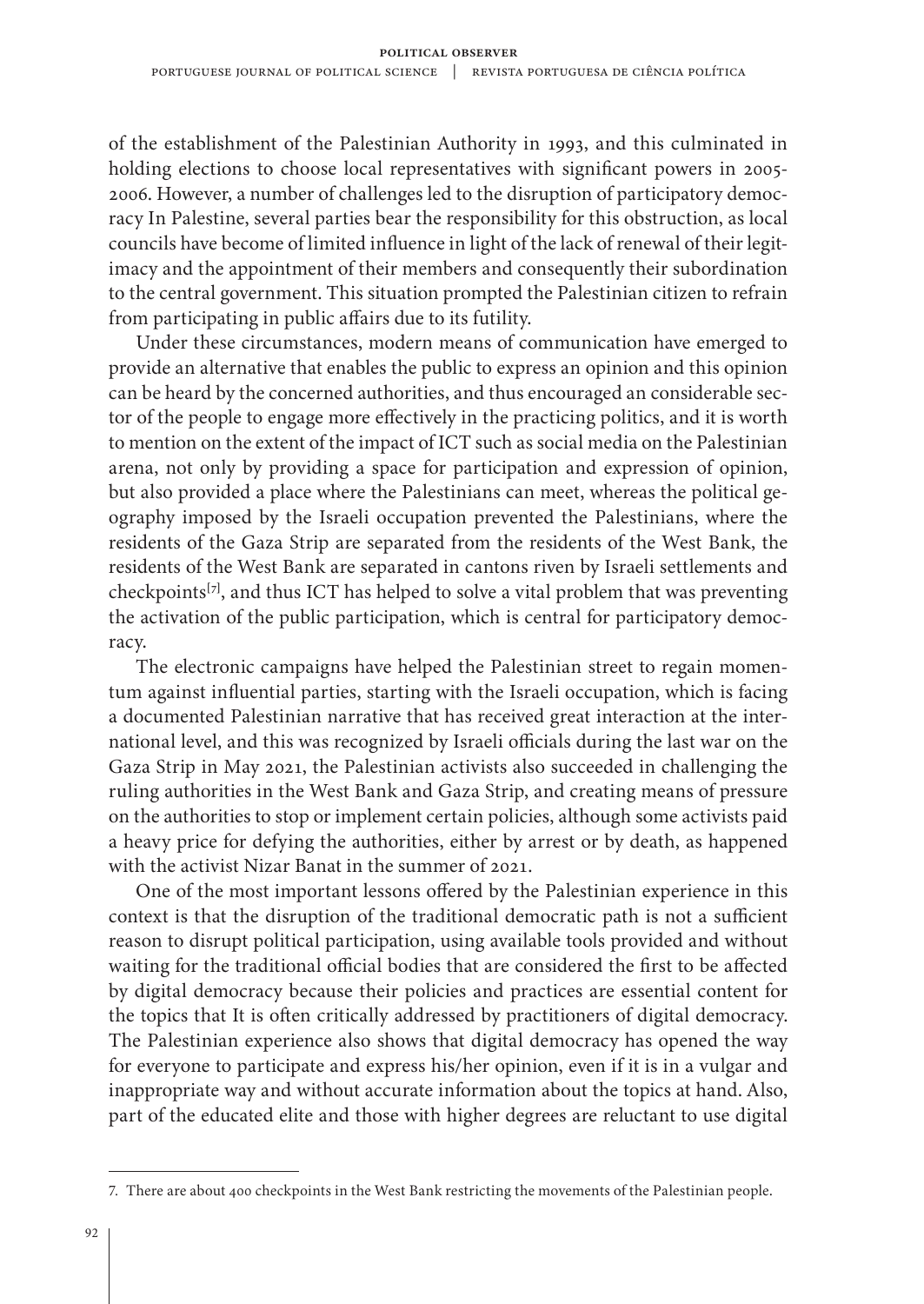means of communication to express their opinion, and thus some of the defects, we mentioned previously on participatory democracy, are manifested.

> Data de receção: 17/05/2021 Data de aprovação: 15/12/2021

## **References**

- Aichholzer, L. R. (2020). E-Democracy: Conceptual Foundations and Recent Trends. In *European E-Democracy in Practice*. *Studies in Digital Politics and Governance*. Springer. Cham.
- Aid, K. (2018). Digital security to monitor who? Cybercrime Law in Palestine. *Arab Reform*. [https://www.arab-reform.net/ar/publication/digital-security-to-moni](https://www.arab-reform.net/ar/publication/digital-security-to-monitor-who?-law-procedure)[tor-who?-law-procedure](https://www.arab-reform.net/ar/publication/digital-security-to-monitor-who?-law-procedure)
- Aisha, I. (2019). This is how the "We Want to Live" movement emerged in Gaza And why did -ش،ي عن-ان دب-تئار ح-جر خ-اذك%طسو ال-قن رشل/ر ابخ ال/13221/اتodependentarabia.com/node/<br>ففن على اب-س ام ح-ةز ه-جًاو--اذاملو--قز غ-ي ف the "Hamas" apparatus confront it with violence? *Independent Arabia.* https://www.in-<br>شي عن-اندب-كارح-جرخ-اذكه/طسوألـا-قرشل|/رابخأل|/كارمابنغام/13221/node/13221/ the "Hamas" apparatus confront it with violence? Independent Arabia. https://www.in-
- Alaraby. (2020). Palestinian security arrests activist Nizar Banat. *Alaraby*. [https://www.alaraby.](https://www.alaraby.co.uk/الأمن-الفلسطيني-يعتقل-الناشط-نزار-بنات) تانب-رازن-طش انل القت عي-ين يطس لفل ا-نمأل ا/co.uk
- Al-Ezz, A. A. (2016). European democracy programs in Palestine: security interests in liberal clothes. *Raialyoum*. [https://www.raialyoum.com/index.php/%D8%A8%D8%B](https://www.raialyoum.com/index.php/%D8%A8%D8%B1%D8%A7%D9%85%D8%AC-%D8%A7%D9%84%D8%AF%D9%8A%D9%85%D9%88%D9%82%D8%B1%D8%A7%D8%B7%D9%8A%D8%A9-%D8%A7%D9%84%D8%A3%D9%88%D8%B1%D9%88%D8%A8%D9%8A%D8%A9-%D9%81%D9%8A-%D9%81%D9%84%D8%B3%D8%B7///) [1%D8%A7%D9%85%D8%AC-%D8%A7%D9%84%D8%AF%D9%8A%D9%85%D9](https://www.raialyoum.com/index.php/%D8%A8%D8%B1%D8%A7%D9%85%D8%AC-%D8%A7%D9%84%D8%AF%D9%8A%D9%85%D9%88%D9%82%D8%B1%D8%A7%D8%B7%D9%8A%D8%A9-%D8%A7%D9%84%D8%A3%D9%88%D8%B1%D9%88%D8%A8%D9%8A%D8%A9-%D9%81%D9%8A-%D9%81%D9%84%D8%B3%D8%B7///) [%88%D9%82%D8%B1%D8%A7%D8%B7%D9%8A%D8%A9-%D8%A7%D9%84%D](https://www.raialyoum.com/index.php/%D8%A8%D8%B1%D8%A7%D9%85%D8%AC-%D8%A7%D9%84%D8%AF%D9%8A%D9%85%D9%88%D9%82%D8%B1%D8%A7%D8%B7%D9%8A%D8%A9-%D8%A7%D9%84%D8%A3%D9%88%D8%B1%D9%88%D8%A8%D9%8A%D8%A9-%D9%81%D9%8A-%D9%81%D9%84%D8%B3%D8%B7///) [8%A3%D9%88%D8%B1%D9%88%D8%A8%D9%8A%D8%A9-%D9%81%D9%8A-](https://www.raialyoum.com/index.php/%D8%A8%D8%B1%D8%A7%D9%85%D8%AC-%D8%A7%D9%84%D8%AF%D9%8A%D9%85%D9%88%D9%82%D8%B1%D8%A7%D8%B7%D9%8A%D8%A9-%D8%A7%D9%84%D8%A3%D9%88%D8%B1%D9%88%D8%A8%D9%8A%D8%A9-%D9%81%D9%8A-%D9%81%D9%84%D8%B3%D8%B7///) [%D9%81%D9%84%D8%B3%D8%B7///](https://www.raialyoum.com/index.php/%D8%A8%D8%B1%D8%A7%D9%85%D8%AC-%D8%A7%D9%84%D8%AF%D9%8A%D9%85%D9%88%D9%82%D8%B1%D8%A7%D8%B7%D9%8A%D8%A9-%D8%A7%D9%84%D8%A3%D9%88%D8%B1%D9%88%D8%A8%D9%8A%D8%A9-%D9%81%D9%8A-%D9%81%D9%84%D8%B3%D8%B7///)
- Al-Moqtafi. (2021). *Amended Basic Law on the Judicial and Legislative System in Palestine*. <http://muqtafi.birzeit.edu/pg/getleg.asp?id=14138>
- Anderson, J. and Rainie, L. (2020). Concerns about democracy in the digital age. *Pew Research*. [https://www.pewresearch.org/internet/2020/02/21/concerns-about-democra](https://www.pewresearch.org/internet/2020/02/21/concerns-about-democracy-%20in-the-digital-age//)[cy-in-the-digital-age//](https://www.pewresearch.org/internet/2020/02/21/concerns-about-democracy-%20in-the-digital-age//)
- Arab Center for Research and Policy Studies. (2021). *The Palestinian Protests of September 2012: The Birth of a Social Protest Movement*. [https://www.dohainstitute.org/en/Polit](https://www.dohainstitute.org/en/PoliticalStudies/Pages/The_Palestinian_Protests_of_September_2012_The_Birth_of_a_Social_Protest_Movement.aspxxx)[icalStudies/Pages/The\\_Palestinian\\_Protests\\_of\\_September\\_2012\\_The\\_Birth\\_of\\_a\\_](https://www.dohainstitute.org/en/PoliticalStudies/Pages/The_Palestinian_Protests_of_September_2012_The_Birth_of_a_Social_Protest_Movement.aspxxx) [Social\\_Protest\\_Movement.aspxxx](https://www.dohainstitute.org/en/PoliticalStudies/Pages/The_Palestinian_Protests_of_September_2012_The_Birth_of_a_Social_Protest_Movement.aspxxx)
- Bachrach, P. (2010). *Political Elites in a Democracy*. Routledge.
- Baker, J., Lynch, K., Cantillon, S. and Walsh, J. (2004). *The Challenge of Participatory Democracy*. London: Equality. Palgrave Macmillan
- Balderacchi, C. (2016). Problems and contradictions of participatory democracy: lessons from Latin America. *Contemporary Politics*, 22(2). [https://doi.org/10.1080/13569775.2016.](https://doi.org/10.1080/13569775.2016.1153282) [1153282](https://doi.org/10.1080/13569775.2016.1153282)
- Bisharat, G. (2013). Re-Democratizing Palestinian Politics. 17 UCLA *Journal of International Law and Foreign Affairs* 1. UC Hastings Research Paper No. 69. UC Hastings Law. [https://papers.ssrn.com/sol3/papers.cfm?abstract\\_id=2346494](https://papers.ssrn.com/sol3/papers.cfm?abstract_id=2346494)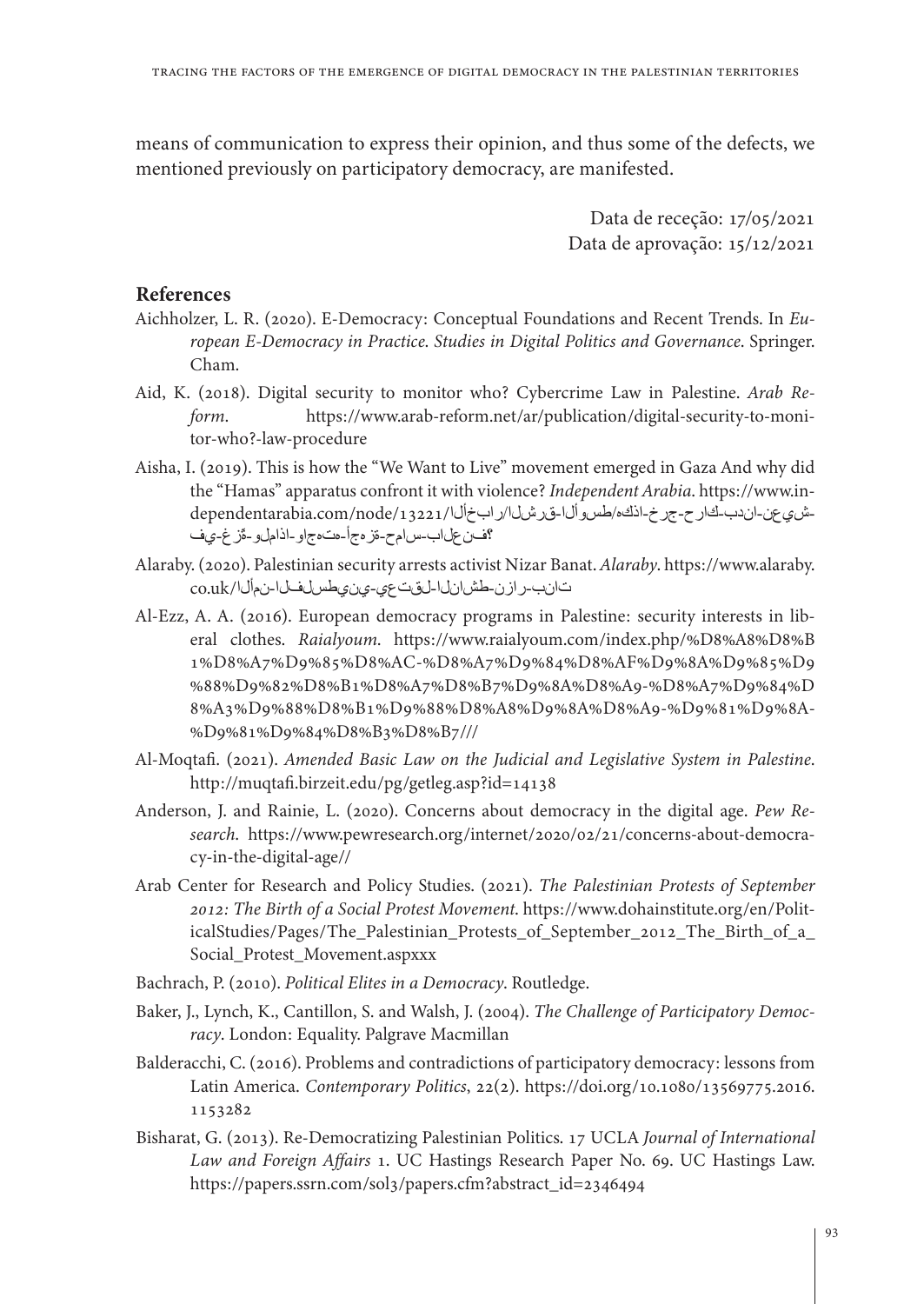- Coleman, S. and Norris, D. F. (2005). A New Agenda for e-Democracy?. *OII Forum Discussion Paper* No. 4. at SSRN: <https://ssrn.com/abstract=1325255> or [http://dx.doi.](http://dx.doi.org/10.2139/ssrn.1325255) [org/10.2139/ssrn.1325255](http://dx.doi.org/10.2139/ssrn.1325255)
- Cropf, R. A. (2017). *The Challenges in Implementing E-Democracy in the United States. in User Centric E-Government: Challenges and Opportunities*, ed. Saqib Saeed T. Ramayah Zaigham Mahmood. Springer.
- Dijk, J. V., Hacker, K. L. (2003). The Digital Divide as a Complex and Dynamic Phenomenon. *The Information Society* 19(4) 315-326 DOI:<https://doi.org/10.1080/01972240309487>
- Elstub, S. and Escobar, O. (2019). *The handbook of democratic innovation and governance*. Edward Elgar.
- Farsakh, L. (2012). Democracy Promotion in Palestine: Aid and the "DeDemocratization" of the West Bank and Gaza. *Center for Development Studies*. Birzeit University.
- Fung, A. and Wright, E. O. (2003). *Deepening Democracy: Institutional Innovations in Empowered Participatory Governance*. Miamisburg. Verso.
- Hacker, K. L. and Dijk, J. V. (2000). What Is Digital Democracy?. in *Digital Democracy*. *Issues of Theory and Practice*, ed. Kenneth L. Hacker & Jan van Dijk. Sage Editor.
- Held, D. (1987). *Models of democracy*, 3rd ed. Stanford University Press.
- Hilal, J. (1998). The Palestinian political system after Oslo, an analytical and critical study. *Institute for Palestine Studies*.
- Horsley, J. P. (2009). *Public Participation in the People's Republic: Developing a More Participatory Governance Model in China*. Yale Law School. [www.law.yale.edu/documents/pdf/](http://www.law.yale.edu/documents/pdf/intellectual_life/cl-pp-pp_in_the__prc_final_91609.pdf) [intellectual\\_life/cl-pp-pp\\_in\\_the\\_\\_prc\\_final\\_91609.pdf:](http://www.law.yale.edu/documents/pdf/intellectual_life/cl-pp-pp_in_the__prc_final_91609.pdf)
- Hosein, J. (2014). The Impact of ICT on Reinforcing Citizens' Role in Government Decision Making. *International Journal of Emerging Technology and Advanced Engineering*. 4, no.1.
- Howarth, C., Bryant, P., Corner, A., Fankhauser, S., Gouldson, A., Whitmarsh, L. and Willis, R. (2020). Building a social mandate for climate action: Lessons from COVID-19, *Environmental and Resource Economics*, 76, 1107–1115. [https://doi.org/10.1007/s10640-](https://doi.org/10.1007/s10640-020-00446-9) [020-00446-9](https://doi.org/10.1007/s10640-020-00446-9)
- Hussain, M. M. and Howard, P. N. (2021). *State power 2.0: Authoritarian entrenchment and political engagement worldwide*. Ashgate.
- Ismail, A. K. (2005). *The role of Palestinian local bodies in promoting participation and bringing about political development*. (Master Degree Thesis. An-Najah National University.
- Jamal, A. (2007). *Barriers to Democracy: The Other Side of Social Capital in Palestine and the Arab World*. Princeton University Press.
- Joshi, A. (2010). Review of Impact and Effectiveness of Transparency and Accountability Initiatives: Annex 1 Service Delivery. prepared for the Transparency and Accountability Initiative Workshop, October 14–15, 2010, *Institute of Development Studies*.
- Journal of Palestine Studies. (1976). What do the West Bank Election Returns Mean?. *Journal of Palestine Studies*. 5 (3-4) 224–229.<https://doi.org/10.2307/2536036>
- Landemore, H. (2015). Inclusive constitution-making: The Icelandic experiment. *The Journal of Political Philosophy*. 23(2), 166–191.<https://doi.org/10.1111/jopp.12032>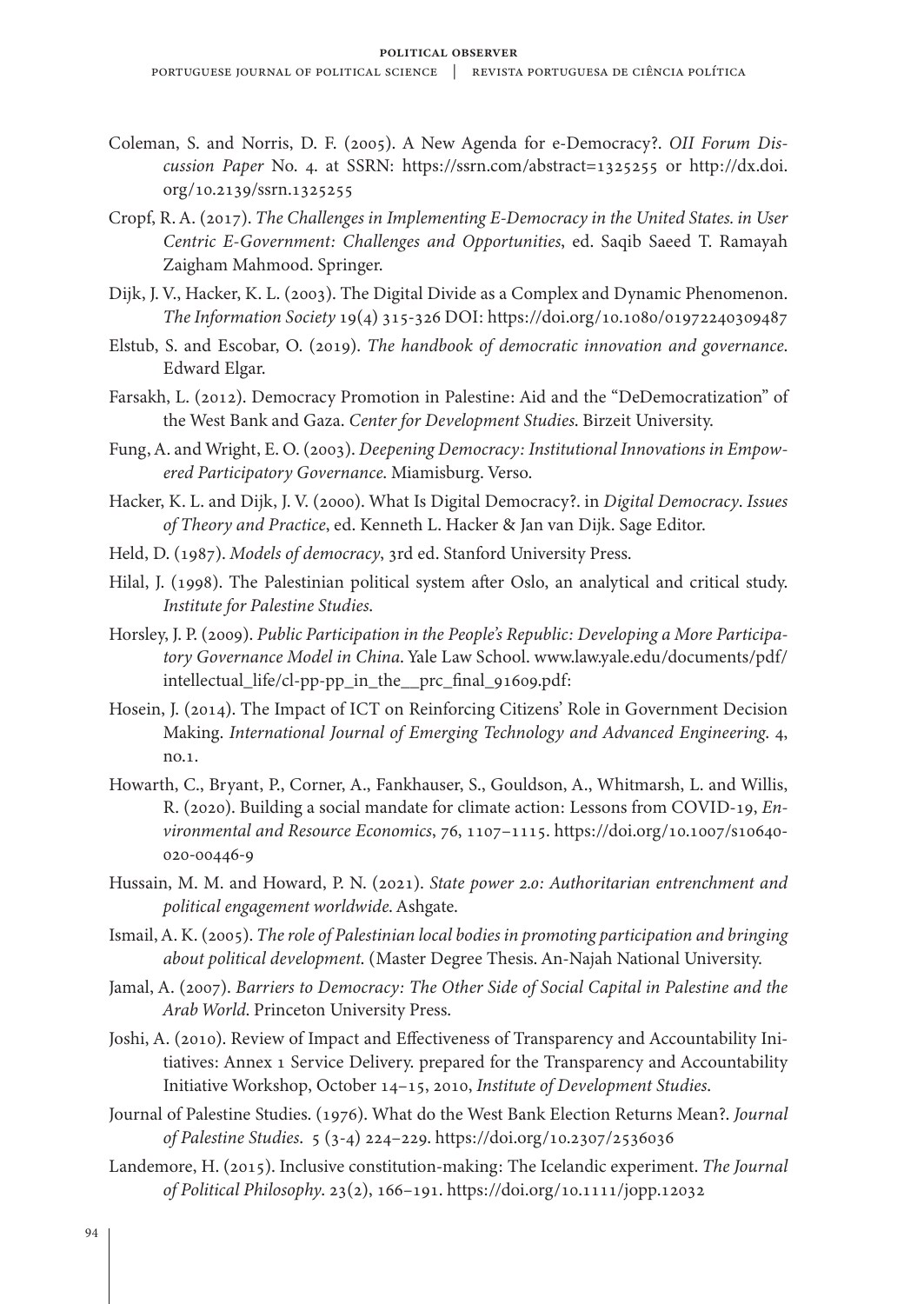- Li, E. P. H. and Prasad, A. (2018). From Wall 1.0 to Wall 2.0: Graffiti, social media, and ideological acts of resistance and recognition among Palestinian refugees. *American Behavioral Scientist*. 62(4).<https://doi.org/10.1177/0002764218759582>
- Nabatchi, T., Gastil, J., Leighninger, M. and Weiksner, G. M. (2012). *Democracy in motion: Evaluating the practice and impact of deliberative civic engagement*. Oxford University Press.
- Netchaeva, I. (2002). E-Government and E-Democracy: A Comparison of Opportunities in the North and South. *Gazette* 64, no. 5.
- Prins, C., Cuijpers, C., Lindseth, P. L. and Rosina, M. (2017) *Digital Democracy in a Globalized World*. Cheltenham, Glos UK: Edward Elgar Publishing Ltd.
- Project committees are committees consisting of three to five members in localities with a population of less than a thousand people.
- Qudsn N. (2017). A campaign to counter the high cost of internet services. [https://qudsn.net/](https://qudsn.net/post/130297/يسقط-خط-النفاذ-حملة-لمواجهة-غلاء-خدمات-الانترنت) [تنرتنالا-تامدخ-ءالغ-ةهجاومل-ةلمح-ذافنلا-طخ-طقسي](https://qudsn.net/post/130297/يسقط-خط-النفاذ-حملة-لمواجهة-غلاء-خدمات-الانترنت)/130297/post
- Qvortrup, M. (2013). *Direct democracy: A comparative study of the theory and practice of government by the people*. Manchester. UK: Manchester University Press.
- Richardson, J. and Emerson, J. (2018). eDemocracy: An Emerging Force for Change Mapping the ecosystem for impact and investment. *Stanford Social Innovation Review* (SSIR). [https://ssir.org/articles/entry/edemocracy\\_an\\_emerging\\_force\\_for\\_change#](https://ssir.org/articles/entry/edemocracy_an_emerging_force_for_change)
- Saglie, J. and Vabo, S. I. (2009). Size and e-democracy: online participation in Norwegian local politics. *Scandinavian Political Studies* 32, no. 4. 382–401. doi: [https://10.1111/j.1467-](https://10.1111/j.1467-9477.2009.00235.x) [9477.2009.00235.x](https://10.1111/j.1467-9477.2009.00235.x)
- Shanab, E. A. (2015). E-democracy: The fruit of e-government. *International Journal of Technology and Globalisation*. 8 no.1. 15-28, DOI:10.1504/IJTG.2015.077873
- Shat, F. and Pimenidis, E. (2017). Social Media and E-Voting A Secure and Trusted Political Forum for Palestine," *International Conference on Global Security, Safety, and Sustainability*. London, UK.Proceedings.
- Souza, C. (2001). Participatory Budgeting in Brazilian Cities: Limits and Possibilities in Building Democratic Institutions. *Environment and Urbanization* 13, no. 1.
- Springborg, P. (1987). The Contractual State: Reflections on Orientalism and Despotism, *History of Political Thought*. Imprint Academic Ltd. Vol. 8, No. 3, 395-433. [https://www.](https://www.jstor.org/stable/26213230) [jstor.org/stable/26213230](https://www.jstor.org/stable/26213230)
- Tabar, L. (2013). Lessons from the First Intifada. *Center for Development Studies*. Birzeit University. <https://www.rosalux.ps/wp-content/uploads/2015/03/Linda-Tabar.pdf>
- The Council of Europe. Council of Europe Publishing.The Committee of Ministers. (2009). *Electronic democracy (e-democracy) Recommendation and explanatory memorandum*. ([https://www.coe.int/t/dgap/democracy/Activities/GGIS/CAHDE/2009/](https://www.coe.int/t/dgap/democracy/Activities/GGIS/CAHDE/2009/RecCM2009_1_and_Accomp_Docs/6647-0-ID8289-Recommendation%20on%20electronic%20democracy.pdf) [RecCM2009\\_1\\_and\\_Accomp\\_Docs/6647-0-ID8289-Recommendation%20on%20](https://www.coe.int/t/dgap/democracy/Activities/GGIS/CAHDE/2009/RecCM2009_1_and_Accomp_Docs/6647-0-ID8289-Recommendation%20on%20electronic%20democracy.pdf) [electronic%20democracy.pdf](https://www.coe.int/t/dgap/democracy/Activities/GGIS/CAHDE/2009/RecCM2009_1_and_Accomp_Docs/6647-0-ID8289-Recommendation%20on%20electronic%20democracy.pdf)
- The Judiciary and Legislation System in Palestine *Al-Muqtafi* Prepared by the Institute of Law at Birzeit University. <http://muqtafi.birzeit.edu/pg/getleg.asp?id=14138>